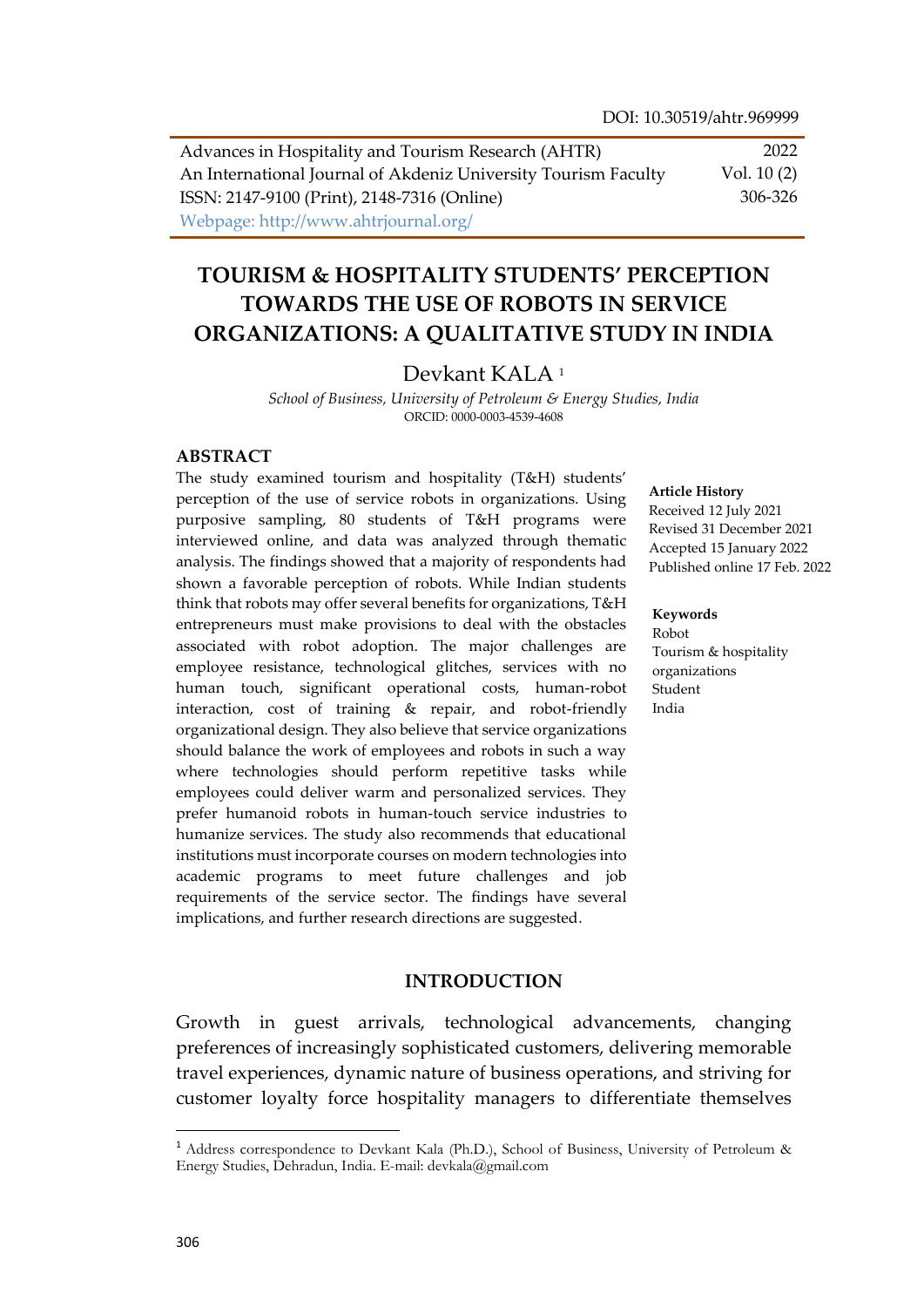from the competition and search for innovative sources of competitive advantage (Kala & Bagri, 2016). After the outbreak of the COVID pandemic, T&H sector is experiencing multifold challenges, including cost reduction, pressure to increase productivity, delivering contactless services, reducing customer perceived risks, and delivering memorable customer experiences to remain competitive. Several authors (Kuo et al., 2017; Bowen & Morosan, 2018; Ivanov et al., 2018a, 2018b; Tung & Au, 2018; Tussyadiah & Park, 2018; Belias & Varelas, 2019; Ivanov & Webster, 2019; Murphy et al., 2019; Ivanov et al., 2020; Qiu et al., 2020; Yu, 2020; Vatan & Dogan, 2021) have recommended that adoption of modern technologies, especially robots, can help T&H organizations to make operations more efficient, deliver distinctive customer experiences, and gain competitive advantage. The usage of robots is evolving swiftly and several service sectors including healthcare, education, tourism, and hospitality are implementing to remain competitive in the changing business landscapes. With noteworthy prospects for the future, innovative technologies such as robotics, augmented reality, virtual reality, and artificial intelligence (AI) are currently progressing, particularly in the T&H settings. The application of robots and contemporary state-of-art technologies could provide intelligent, more automated, individualized, and prophetic practices (Tussyadiah & Park, 2018; Belias & Varelas, 2019).

Although the use of robots in the hospitality sector is in the nascent phase, industry experts believe it will gain momentum and turn into an explosion (Bowen & Morosan, 2018). The Henn-na Hotel in Nagasaki, Japan, was the first hotel in the world to be completely staffed by robots. However, the hotel fired almost half of the robots due to some technical failures (Hertzfeld, 2019). 'Connie' at Hilton Hotel, 'A.L.O.' at Aloft Hotel, 'Dash' at Crowne Plaza, Yobot at Yotel Hotel, and 'Cleo' and 'Leo' at the Hotel EMC2 are some examples of robot adoption in the hospitality sector. In 2019, Alibaba group launched its AI and robot-equipped hotel 'Fly Zoo' in China. These efficient technologies can replace human efforts and perform tasks that are currently performed by individuals even more effectively and accurately (Belias & Varelas, 2019). Although the application of robot creates a more customized and extraordinary experience for hotel guests and reduce labor costs for hotels, these technological disruptions have radically transformed the way business processes are managed and executed.

According to PWC, by the 2030s, 25% of hospitality jobs in the United States will be automated (Gupta, 2018). The CEO of H.I.S. (H.I.S. introduced robots in its Henn-na Hotel), pointed out that more than 50 percent of jobs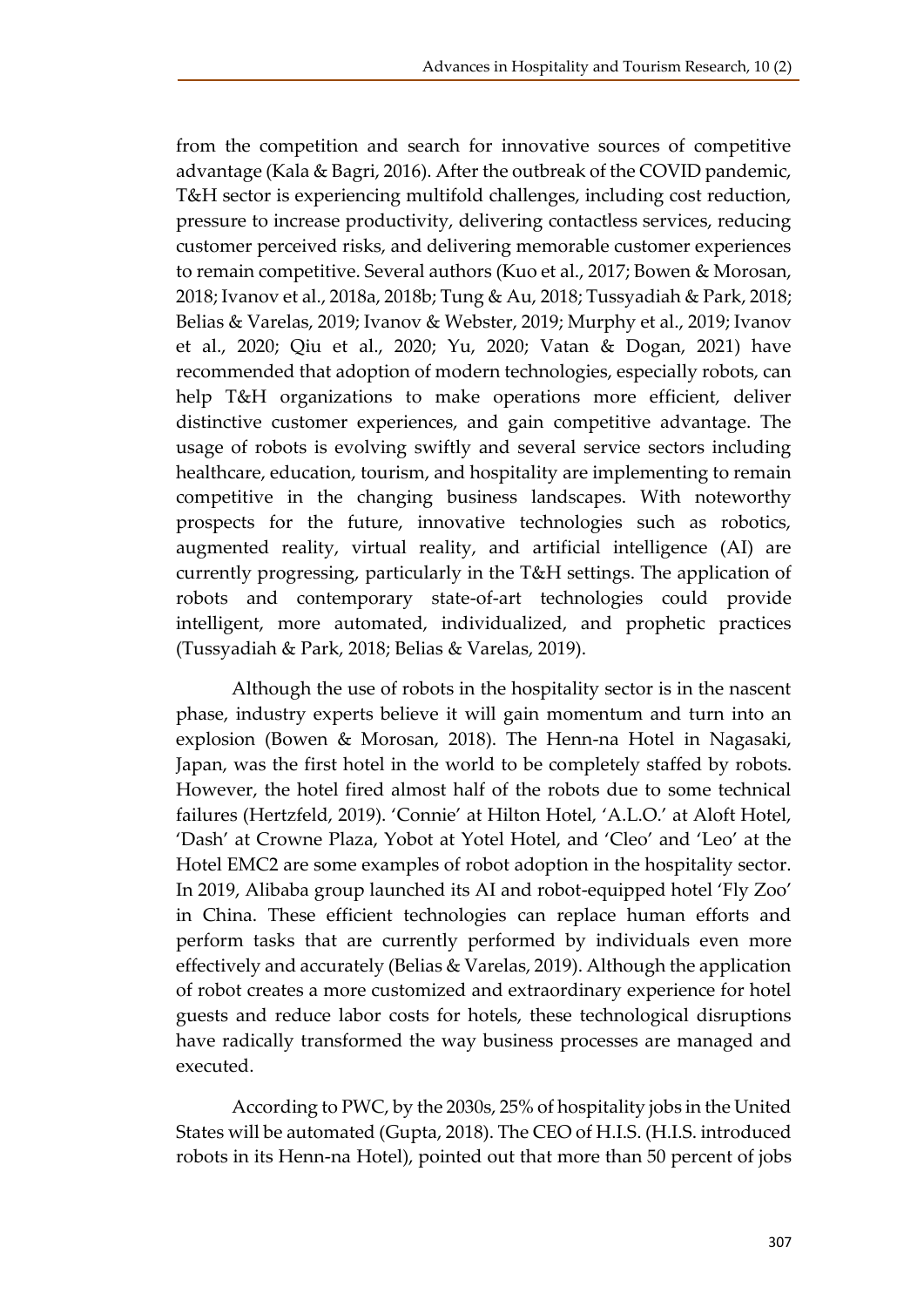in the Japanese hospitality sector be performed by robots and automated technologies (Semuels, 2018). The McKinsey Global Institute estimates that by 2030, between 400 million and 800 million jobs will be automated (Meyer, 2017). A joint study by MIT and the Boston Consulting Group (2017) found that 84 percent of the 3,000+ executives, managers, and analysts interviewed believe that their organizations can gain a sustainable competitive advantage by implementing AI and other automated technologies (Ransbotham et al., 2017). Greater accuracy and accountability, analysis of big data, security improvements, waste reductions, reduce labor cost, and higher guest satisfaction were identified as some of the significant performance benefits of AI and automation to service organizations (Manyika et al., 2017). Further advancements and penetration of robots will make this innovative technology more accessible, affordable, faster, and more trustworthy than humans (Li et al., 2019).

Despite the growth of robots in service organizations, there are few academic researches on the subject. These researches have primarily focused on how customers perceive robots (Ivanov et al., 2018a, 2018b; Ivanov & Webster, 2019; Yu, 2020), human-robot interaction (Tung & Au, 2018; Tussyadiah & Park, 2018), the attitude of hospitality manager's towards robots (Ivanov et al., 2020; Vatan & Dogan; 2021), robot characteristics (Simmons et al., 2011; Mori et al., 2012; Strait et al., 2017; Murphy et al., 2019; Qiu et al,. 2020; Yu, 2020), and other allied issues (Kuo et al., 2017; Choi et al., 2019; Li et al., 2019; Go et al., 2020; Ivkov et al., 2020; Park, 2020; Seyitoğlu & Ivanov, 2020).

Nevertheless, none of the previous studies addressed the Indian T&H perspective on robots, as well as the perception of aspiring professionals toward the adoption of robots in the Indian T&H organizations. Hence, the present work attempts to examine the students' perception of the possible application of robots in T&H sector. A study of this nature is justifiable in the Indian context because of the following reasons. First, the travel and tourism sector is one of the high-performing sectors of India. The Indian travel and tourism sector contributed nearly \$194 billion, around 10.3% of GDP during 2019, and provided 8% of total employment (World Travel & Tourism Council, 2020). As per the travel and tourism competitive index of World Economic Forum, the rank of India is 34 (World Economic Forum, 2020). Second, India, one of the fast-growing economies, has witnessed increasing growth in the hotel industry, as evident by the fact that several international hotel brands have already established in the country or are seriously plotting their entry or expansion strategies. Third, India has around 500 million people in the age group of 5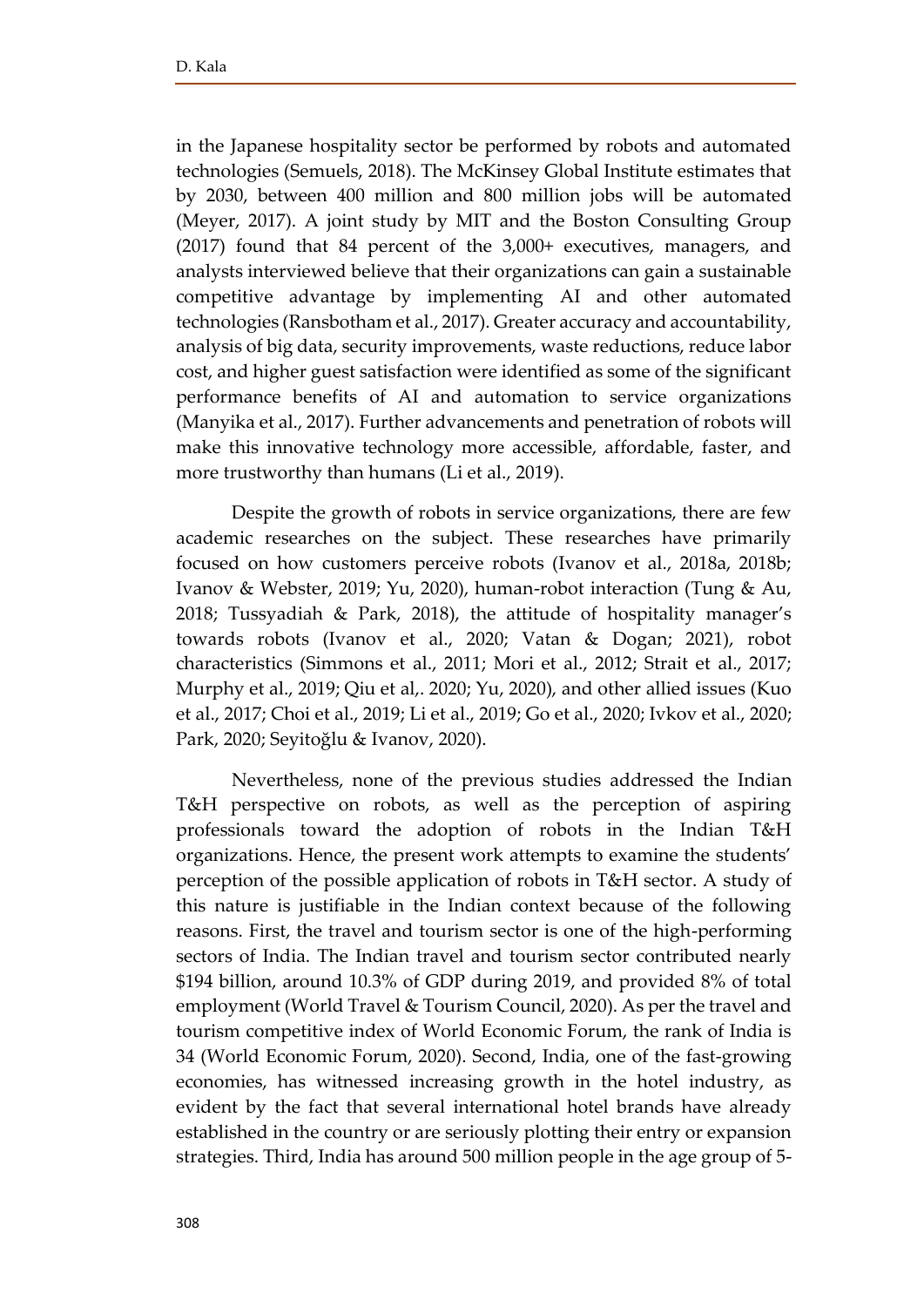24 years, which is the largest globally. Majorities of young generation customers are tech-savvy and prefer technological solutions. Webster (2021) emphasized that demographical changes are the major drivers of automation and robotization. Lastly, previous studies have pointed out that the most empirical researches on robot adoption centered in developed economies, whereas the situation in developing countries is somehow neglected. Indeed, understanding the perception of prospective managers towards robot adoption would be significant for service organizations, tourism and hospitality stakeholders, and academicians in developing countries like India. In this way, the researcher expects that the present work will contribute significantly to the literature by addressing the present gap.

## **LITERATURE REVIEW**

Chen and Hu (2013) termed robots as "intelligent physical devices" competent enough to perform intended functions with the capability of autonomy, mobility, and sensory. The Robot Institute of America, a trade association of robot manufacturers and users, defines robots as "a reprogrammable multifunctional manipulator designed to move material, parts, tools, or specialized devices, through variable programmed motions for the performance of a variety of tasks." In recent years, the application of service robots to provide outstanding services has been increasingly gaining attention in T&H organizations (Ivanov et al., 2018a). Several studies have now been undertaken to comprehend the current trends of T&H organizations and the preparedness of guests and industry practitioners to accept robots. Some major studies undertaken within the T&H sector are presented below to know the perception or attitudes of hotel employees, customers, public, and professionals towards robot adoption in hotels.

Kuo et al. (2017) interviewed academicians and practitioners using a SMART SWOT ranking survey and found that the Taiwan hospitality industry has the potential to adopt service robots. They identified six aspects, namely government support, the capability of market development and future development of the robotics industry (demand side), capabilities for technology development, raising money, and talent development (supply side) that influence the development of service robots, and the strategic mindset of service innovation in the Taiwanese hotel industry. This indicates that based on purpose and capabilities, hospitality organizations could reconfigure their unique resources to develop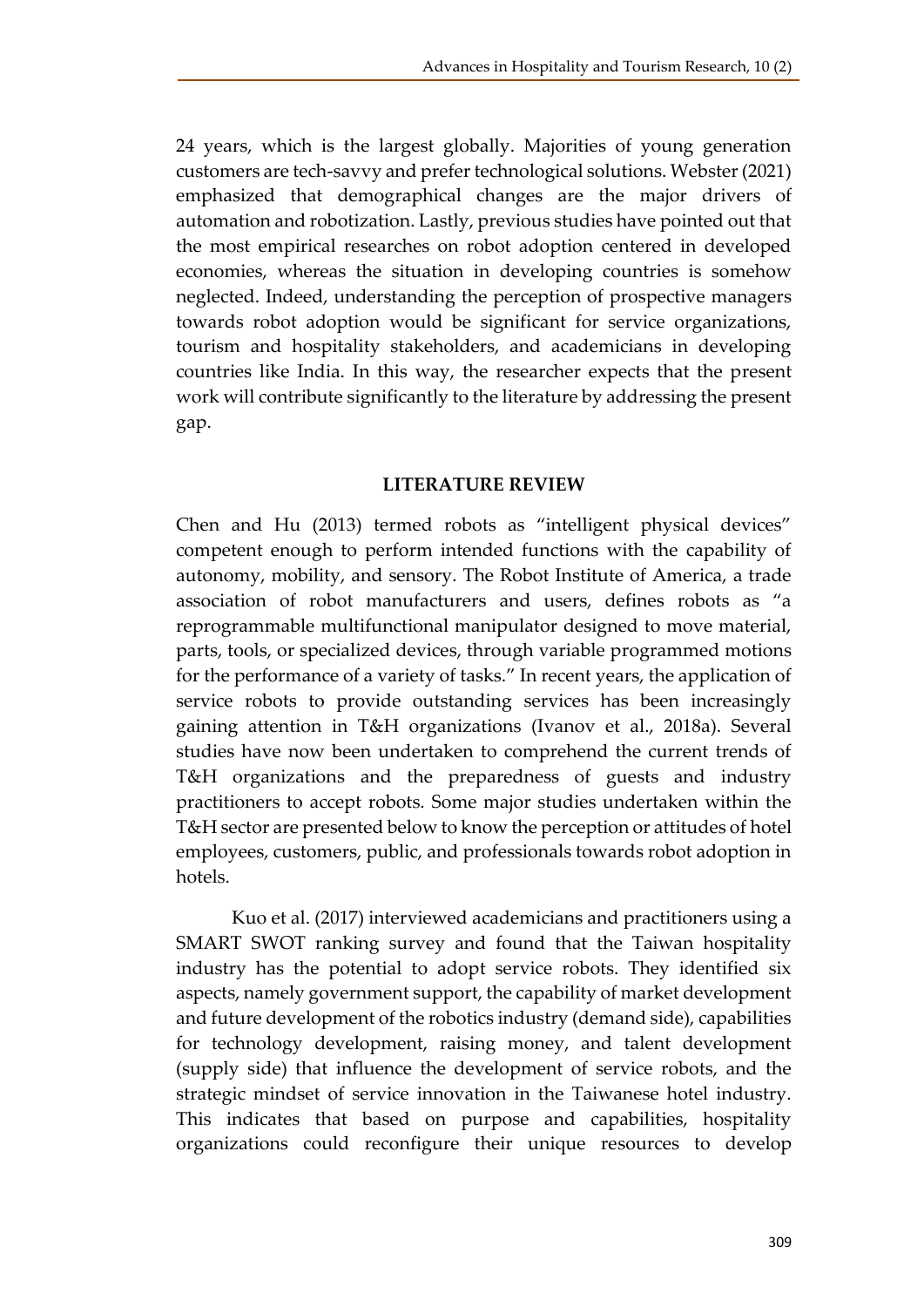competitive robotics solutions. The findings of Li et al. (2019) demonstrate that hotel employees having higher perceptions of AI are more likely to have higher turnover intentions. They acknowledged that workplace job characteristics, hours spent, interpersonal interactions, and payment models will be affected by robotization. Interestingly, they found that when the firm provides more employee support, the intention to leave decreases.

Similarly, Vatan and Dogan (2021) found that the word 'robot' elicits negative emotions in Turkish hotel staff. Employees expressed concern about hotel robotization, which they fear will reduce the need for the workforce and increase unemployment. Service robots would be a source of goodwill for hotels, attracting guests and helping hotels to compete in the market. However, increasing the usage of robots will instill fear in employees, potentially leading to a higher attrition rate. Besides offering several benefits and advantages, Vatan and Dogan (2021) discovered that robots might create problems during robot-guest interactions. Ivanov et al. (2020) investigated Bulgarian hotel managers' opinions regarding service robots and discovered that managers were apprehensive to adopt robots because they feared they would diminish service quality. Hotel managers agreed, however, that robots would be appropriate for performing repetitive, dirty, dull, and dangerous tasks in hotels, while employees should perform tasks requiring social skills and emotional intelligence. This indicates that employees would concentrate on establishing the guest relationship by providing individualized services and meaningful interactions.

In addition to organizational and employees' perspectives, several studies have been undertaken to investigate the attitude of customers towards the implementation of robots in hospitality organizations. Ivanov et al. (2018a) revealed that males were more positive than females towards the adoption of service robots in hotels. Contrary to this, Ivanov et al. (2018b) found that females were slightly more favorable towards robots than males in the context of Iran. Compared to older consumers, young respondents were more skeptical towards the memorability, pleasure, and excitement of their interaction with robots. These studies, conducted in Russia and Iran, established that respondents prefer robotization in basic support services such as logistics/transporting goods, providing information, and processing payments. They believed that service robots could provide information in more languages, deliver more accurate information, and calculate better than employees. However, robots' ability to perform only in a programmed setting, misinterpret a command, and malfunction during service were the apprehensions of respondents.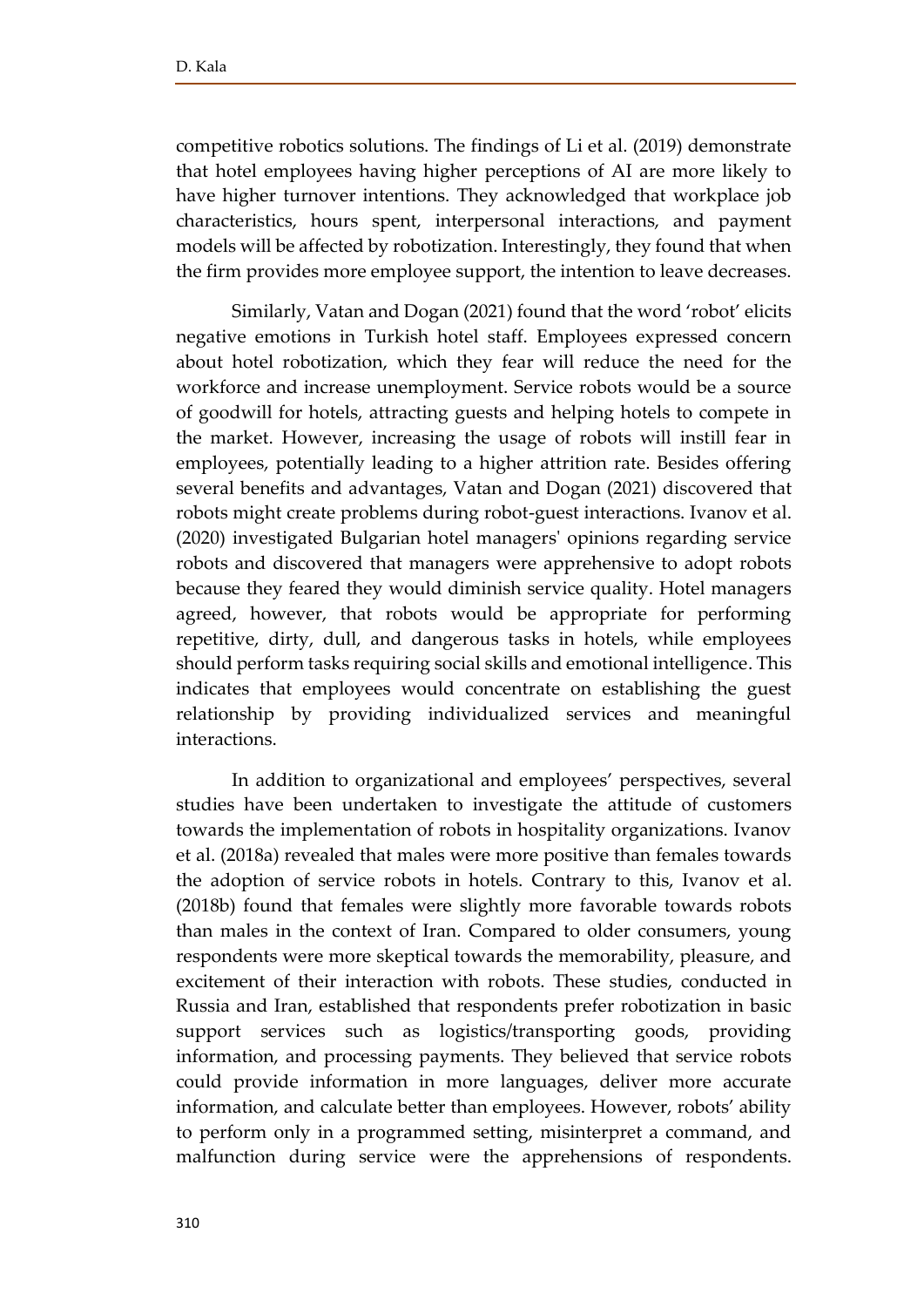Additionally, participants' attitudes toward robots were significantly and positively associated with their perceptions of the experience of being served by robots and feelings of memorability, pleasure, and excitement (Ivanov et al., 2018a, 2018b).

From a sample of more than 1000 customers representing over 87 countries and territories, Ivanov and Webster (2019) investigated the perceived suitability and intention to use robots in the T&H businesses. The findings revealed that providing information, housekeeping activities, processing bookings, payments, and documentation were perceived as the areas for robots' services. Interestingly, the study found that the application of robots was found unacceptable in activities requiring human-robot interaction, personal touch from service personnel, and requiring the guest to provisionally offer his body to a robot (e.g., massages, or hairdressing). Qiu et al. (2020) indicated that the humanlike and intelligent qualities of robots positively influence the hospitality experience of customers. They also suggested that customers' demand for warm services with a personal touch makes it challenging to replace employees with service robots completely. By working cooperatively, robots and employees could facilitate a distinctive hospitality experience. Researchers suggested that hospitality managers could improve their overall experiences by providing more humanlike and more intelligent robots. According to Reis et al. (2020), robots outperform humans when executing standardized jobs due to their mechanical and analytical nature. They also revealed that, in some cases, robots have not yet reached the technological advancement required to completely replace humans, but AI-enabled robots will be able to substitute employees' intelligence.

Tung and Au (2018) examined 329 customer reviews related to human-robot interactions (HRIs) and customer experiences written on TripAdvisor, Agoda, Yelp, and Booking.com platforms for four robotenabled hotels (Yotel New York, Aloft Cupertino, Henn-na Hotel Japan, and Marriott Residence Inn LAX). The study found that robotic services significantly influenced human perceptions towards novel experiences and thus, customers were interested to interact with the robots. Researchers also reported some challenges regarding language ability, voice commands, and anthropomorphism. Tung and Au (2018) further caution hospitality managers about guests' feeling of discomfort with robots in terms of interactions and obtaining services, given that HRIs are still relatively new in T&H context. Tussyadiah and Park (2018) also established that the human-robot interaction dimensions of anthropomorphism, perceived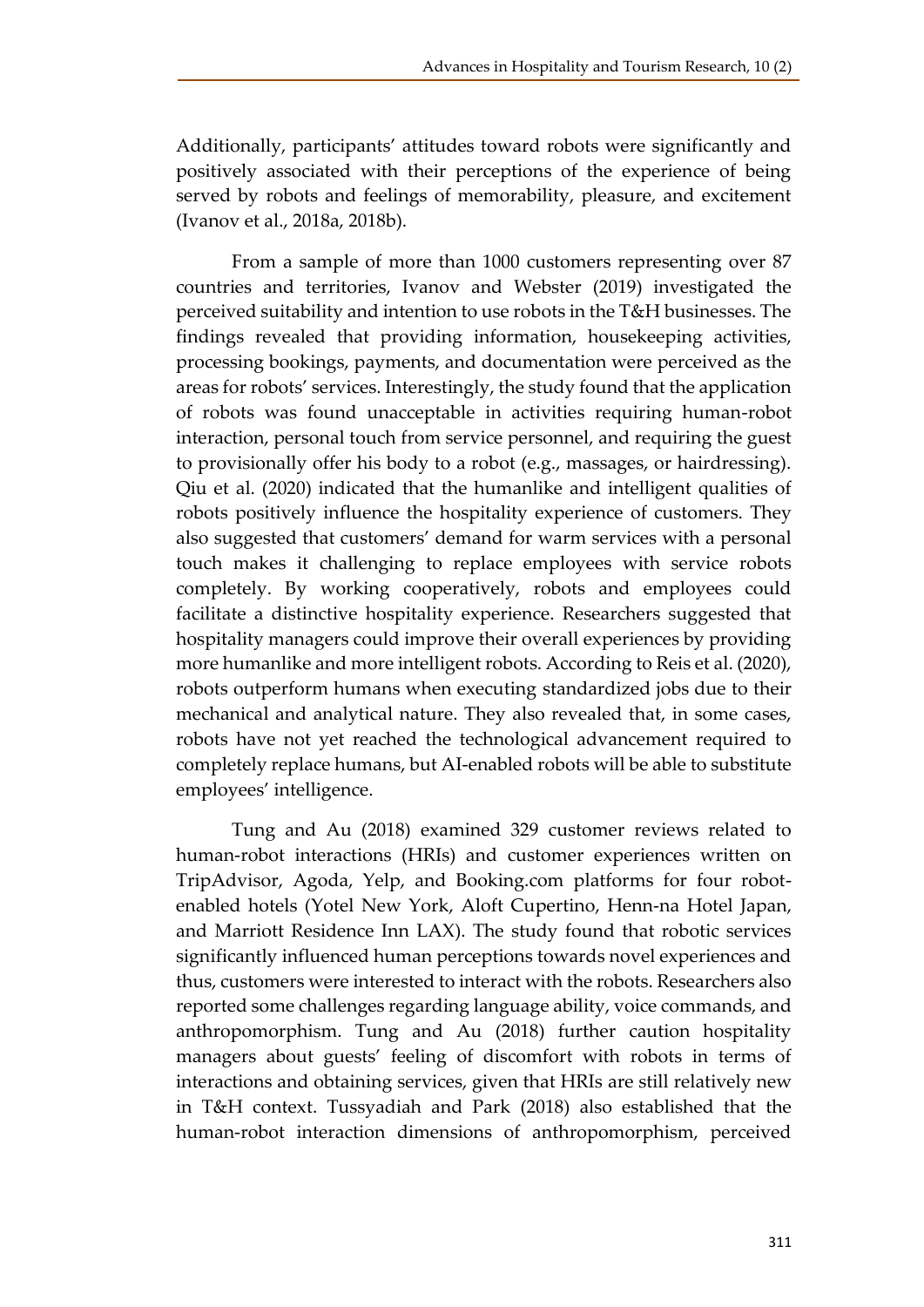intelligence, and perceived safety all had a substantial impact on robot adoption in hotels.

The appearance of robots is another important characteristic in robot adoption research. If a robot is to execute human-like functions, it is believed that it would be superior if a robot is physically and functionally comparable to an individual. However, some studies found that customers prefer machine-like or zoomorphic robots to humanoid robots. Mori et al. (2012) found that humanoid robots will be observed as creepy and consequently less friendly for the service. Similarly, Strait et al. (2017) also revealed that uncannily humanlike characteristics of robots result in negative perceptions of customers. Using data mining techniques and thematic content analysis of YouTube reviews, Yu (2020) revealed that participants' perceptions were negative towards humanlike robots and generated a feeling of discomfort. However, users were more receptive to robots with machine-like characteristics. According to Fan et al. (2016), when customers are alone, they would choose traditional services to automated services. It implies that in the hospitality sector, the application of humanlike robots could be practical when used in public and vice-versa.

From the students' perspective, a recent study by Ivkov et al. (2020) examined the attitude of T&H students towards the adoption of service robots in hotels. They found that expected business outcomes (e.g., cost reduction, efficiency, improvement in revenue, and greater market share) and robots' performance aspects (swiftness, accuracy, and consistency) are the major significant aspects of service robotization. The application of service robots in T&H organizations would have significant impacts on its business, job requirements, and expectations from future employees. Limited academic studies on students' perception towards adopting robots in T&H organizations motivated the researcher to undertake this work.

To summarize, several drivers have necessitated the use of service robots in T&H organizations. Technological advancements, digital-savvy customers, rapid digitalization, the perceived usefulness of technology, and the reduction of high labor costs have been integral in influencing customers' and organizations' preferences for robotization (Kim et al., 2021). In addition, the COVID-19 pandemic has also influenced the adoption of technological solutions in service organizations. Concurrently, a number of academic studies have focused on the use of service robots in T&H organizations. The majority of the research employed Venkatesh and Davis's (2000) technology acceptance model as theoretical framework for assessing stakeholders' acceptance and adoption of robots. Despite the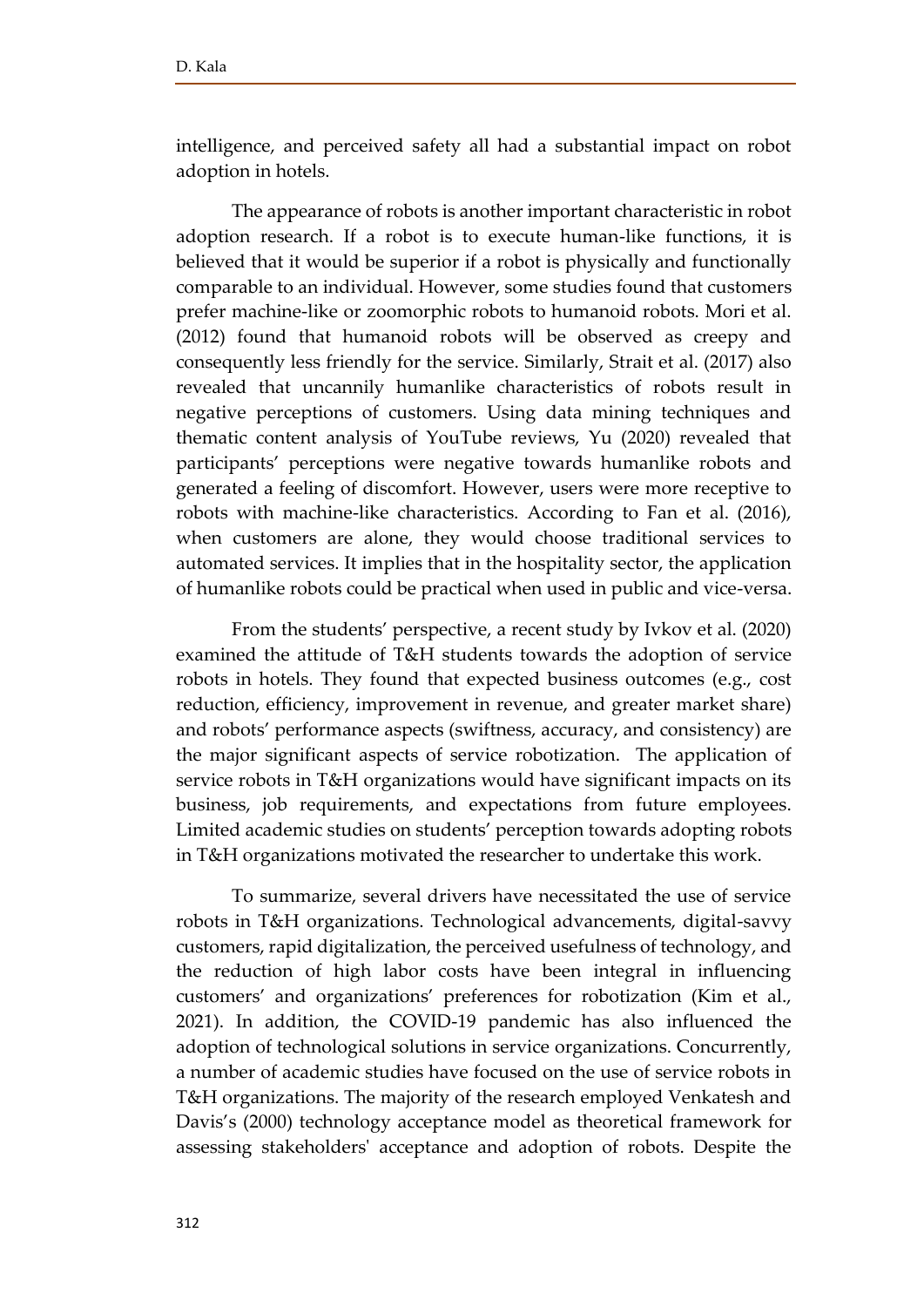rapid expansion of robotics in the T&H industry, research on potential managers' perceptions of new technologies and the role of educational institutions in closing the gap by updating course content is still limited.

#### **METHODOLOGY**

Thematic analysis is a widely used technique for investigating the perspectives of various research participants and reporting themes found within the qualitative data set. A thorough thematic analysis can yield reliable and insightful results (Braun & Clarke, 2006). Thematic analysis was employed to explore the perception of 80 respondents, focus more on explanation than measurement of phenomena, and understand the similarities and differences in insights provided by respondents. Thematic analysis helps in summing up the significant elements of a huge dataset by requiring the investigator to take a structured methodology to process data and generate a clear and organized final results (Vatan & Dogan, 2021). The prospective respondents for the study were students of T&H courses. To suit the research context, three recognized Indian Universities offering T&H programs, were chosen. The researcher announced the study context to prospective students. Eighty students were selected and interviewed using purposive sampling.

Semi-structured interviews were conducted. The previous works of Kuo et al. (2017), Bowen and Morosan (2018), Tung and Au (2018), Li et al. (2019), Ivanov (2020), Ivanov et al. (2020), and Vatan & Dogan (2021) were used to develop interview questions. Two professors of tourism, hospitality, and technology adoption domain reviewed the set of interview questions. The following questions were designed to accomplish the objectives of the study:

- (a) How do you perceive the adoption of robots in service organizations?
- (b) What are the possible advantages/disadvantages of robots' adoption in T&H organizations?
- (c) Which hotel/restaurant/airport services do you accept to be delivered by robots?
- (d) If a service organization plans to utilize robots for operations, then what should be the appearance of the robot? Why?
- (e) Do you have any courses related to robotics and AI in your current academic program?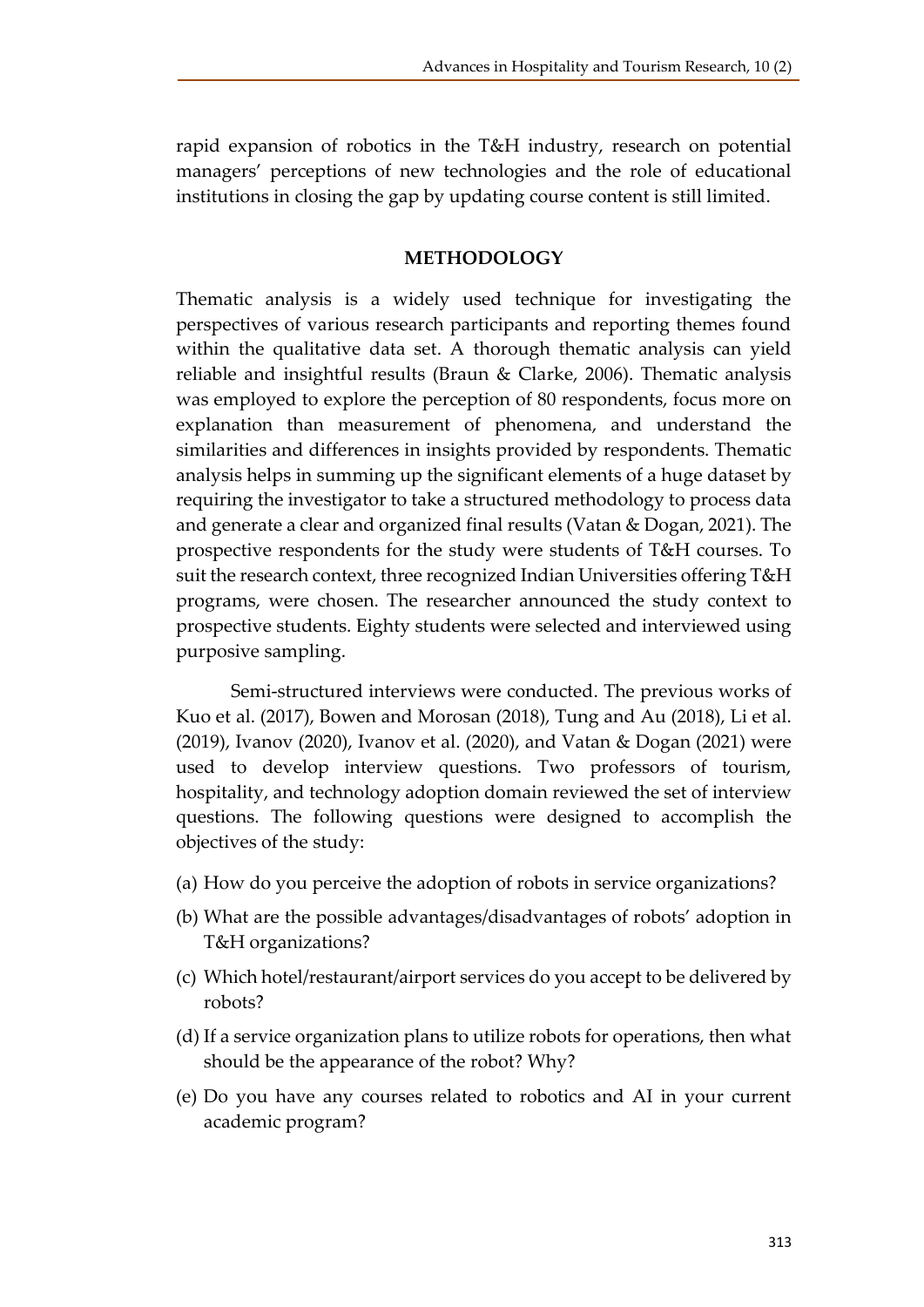Over the course of eight weeks, online interviews were conducted (between September-November 2020). Each interview lasted 20-30 minutes. Some interviews were recorded with the consent and later transcribed, whereas others were limited to researcher notes. All of the interviews were conducted in English. Ten pages of notes were prepared during the interviews. The transcript of the interviews consisted of 54 pages. To achieve the research objectives, categories, sub-categories, and statements were analyzed. The six phases of the thematic analysis suggested by Braun and Clarke (2006) were employed correctly to identify insightful themes/categories. In addition, summative content analysis, proposed by Hsieh and Shannon (2005) was used to better comprehend categories and sub-categories. In summative content analysis, keywords are identified before and during data analysis based on the interest of researchers or related literature. Two faculty members and four respondents reviewed the categories to ensure validity, reliability, and consistency. Some statements were taken directly from interviews, while others were taken from researcher notes and reworded as best as possible.

#### **FINDINGS**

In Table 1, the demographic characteristics of the respondents are presented. Descriptive analyses indicated that 45 (56.2%) participants were less than 20 years old, 27 (33.8%) were 21-25 years old, and the remaining were older than 25. 60% of the sample were male. Considering the educational level of participants, 65 (81.2%) were in their graduation program, while 15 (18.8%) were pursuing their postgraduate program. The graduation programs include BBA Tourism, BBA Aviation Operations, Bachelor in Hotel Management, and BBA Marketing, whereas the postgraduate programs consist of MBA Tourism and MBA Aviation Management.

| Demographics       |                    | F  | $\%$ |
|--------------------|--------------------|----|------|
| Age                | Less than 20 Years | 45 | 56.2 |
|                    | 21-25 Years        | 27 | 33.8 |
|                    | More than 25 Years |    | 10.0 |
| Gender             | Male               | 48 | 60   |
|                    | Female             | 32 | 40   |
| Level of education | Under Graduate     | 65 | 81.2 |
|                    | Post Graduate      | 15 | 18.8 |

Table 1. *Demographic profile (n=80)*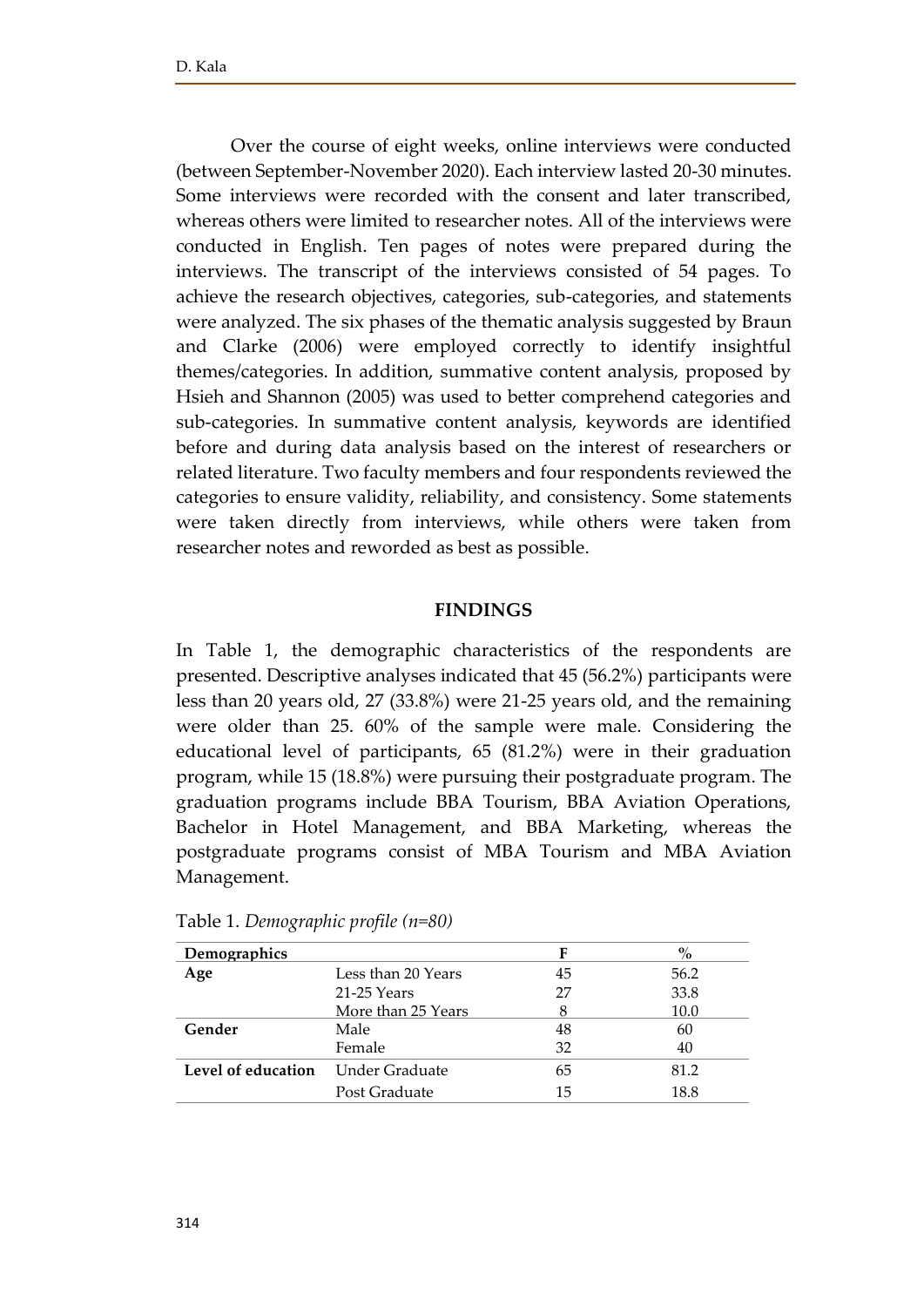## **Perception towards Robots**

Firstly, the perception of respondents was examined towards robots and how robots will change modern service organizations. In response to this, respondents shared their views towards perceived benefits and challenges in the applications of robots. Table 2 summarized the categories and subcategories related to perception towards robots. A majority of respondents mentioned the positive perception towards robots by highlighting the benefits like reduced human effort, guests' delight in receiving services from robots, and improved operating efficiency, increase customer experience, deliver error-free services, responsive and prompt service delivery, and contactless services. The following are some of the responses to this sub-category from the respondents:

*"I believe it will reduce human efforts. Robots will be able to complete more tasks in less time." (R12).* 

*"Robots will increase guests' excitement. I believe it will also provide error-free services in a timely and responsive manner." (R45).* 

*"It will improve the operational excellence of hotels. It will undoubtedly arouse the customer's curiosity and make them want to experience it. During the pandemic, it will also ensure contactless services." (R50).*

| Category                   | Sub-category                                 | Frequency |
|----------------------------|----------------------------------------------|-----------|
| <b>Positive Perception</b> | Reduce human efforts                         | 40        |
|                            | Increase experience                          | 12        |
|                            | Error-free services                          | 6         |
|                            | Exciting to get services from robots         | 32        |
|                            | Responsive and prompt service delivery       | 18        |
|                            | Contactless services                         | 12        |
|                            | Increase operational efficiency              | 23        |
|                            | Politer than humans                          | 7         |
| <b>Negative Perception</b> | Issues related to operating/giving a command | 43        |
|                            | Resistance by elderly guests                 | 8         |
|                            | Loss of employment                           | 27        |
|                            | Provide standardized services only           | 5         |
|                            | Service without emotions                     | 15        |

Table 2. *Perception towards robots in service organizations*

However, respondents also mentioned negative aspects of robots such as issues related to robots' operations or giving service commands, loss of employment, lack of emotions, and resistance by guests, especially by elderly customers. Based on the frequency, respondents mentioned a reduction in human work and excitement to receive services from robots as significant advantages to robot adoption. On the other hand, they specified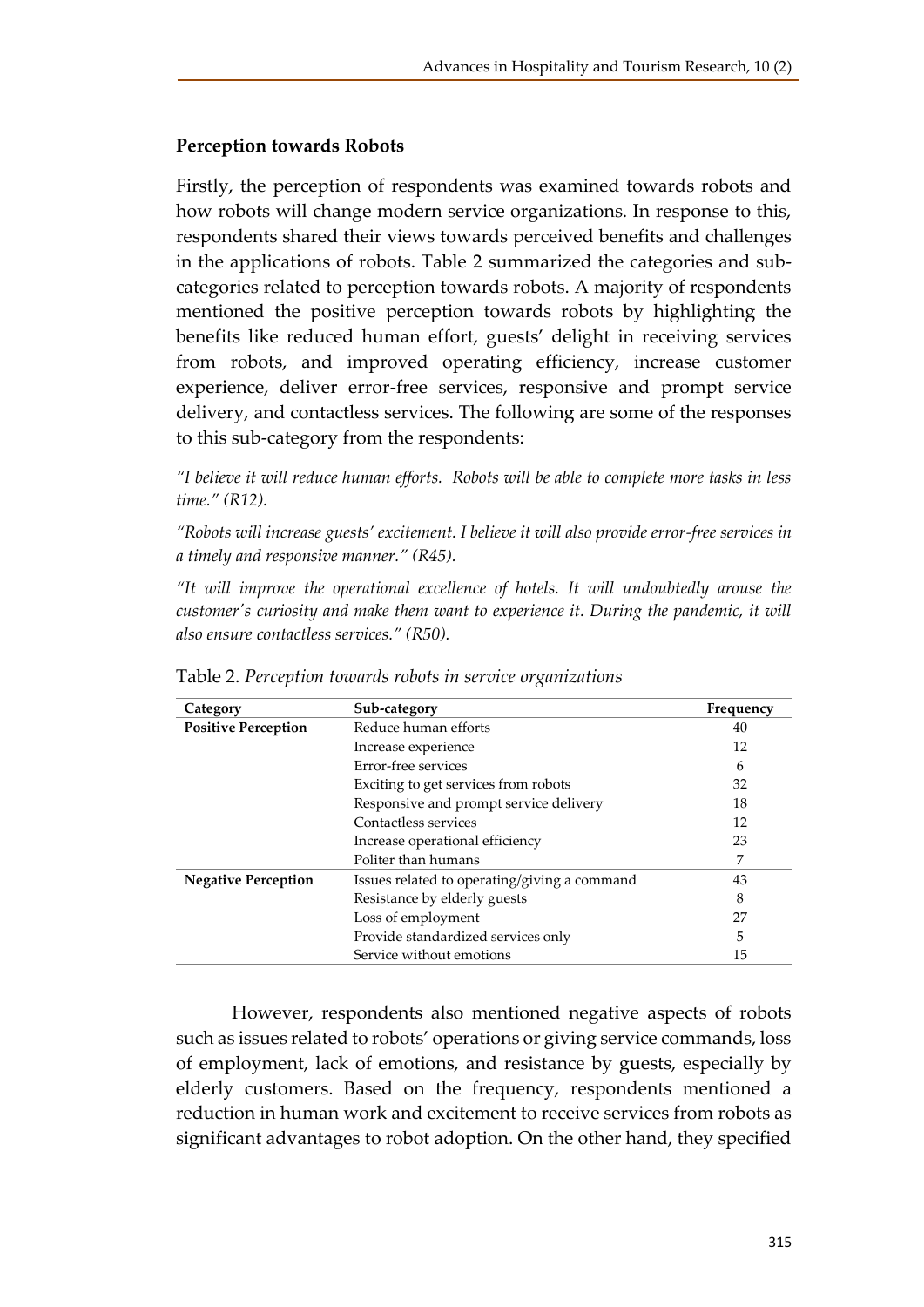that dealing with robots or giving commands to robots would be a major issue with guests. The following are some of the responses to this subcategory from respondents:

*"I believe that robots and similar technological advancements in the service industry will result in job losses." (R2).* 

*"Although robots will increase guests' curiosity, guests, particularly elderly customers, will undoubtedly encounter difficulties in interacting with and commanding robots." (R75).* 

*"Tourism & hospitality is human-touch industry. Emotions in employee-guest interactions are critical to the success of this human-intensive industry. Human emotions contribute to the customer experience. Robots have no emotions and will not provide services with feelings." (R23).*

| Category            | Sub-category                                              | Frequency |
|---------------------|-----------------------------------------------------------|-----------|
| <b>For Service</b>  | Source of competitive advantage                           | 43        |
| Organization        | More customers to experience new technological innovation | 22        |
|                     | Multilingual                                              | 8         |
|                     | Attract young customers                                   | 19        |
| <b>For Business</b> | Assist humans in delivering correct and prompt services   | 12        |
| <b>Operations</b>   | Error-free services                                       | 16        |
|                     | 24×7 services                                             | 23        |
|                     | Reduce unproductive working hours                         | 6         |
| <b>For Guests</b>   | Superior customer experience                              | 14        |
|                     | Responsive and prompt service delivery                    | 30        |
|                     | Contactless services                                      | 17        |
|                     | Guest satisfaction                                        | 10        |

Table 3. *Possible advantages with robot adoption*

## **Possible advantages and Disadvantages of Robots**

Tables 3 and 4 summarized the potential advantages and disadvantages of robots in service organizations. There are three categories of possible advantages and disadvantages, namely, service organization, business operations, and guests. Respondents mentioned that competitive advantage, responsive and quick services, 24×7 services, attracting young customers, and contactless services are significant benefits of robots. They also pointed out that superior customer experience, ability to speak many languages, and error-free services will consequently increase guest satisfaction. The following are some of the responses to this sub-category from the respondents:

"*Robots can work 24×7, provide prompt services, and attract more customers for hotels. Consequently, hotels can gain competitive advantages." (R40).*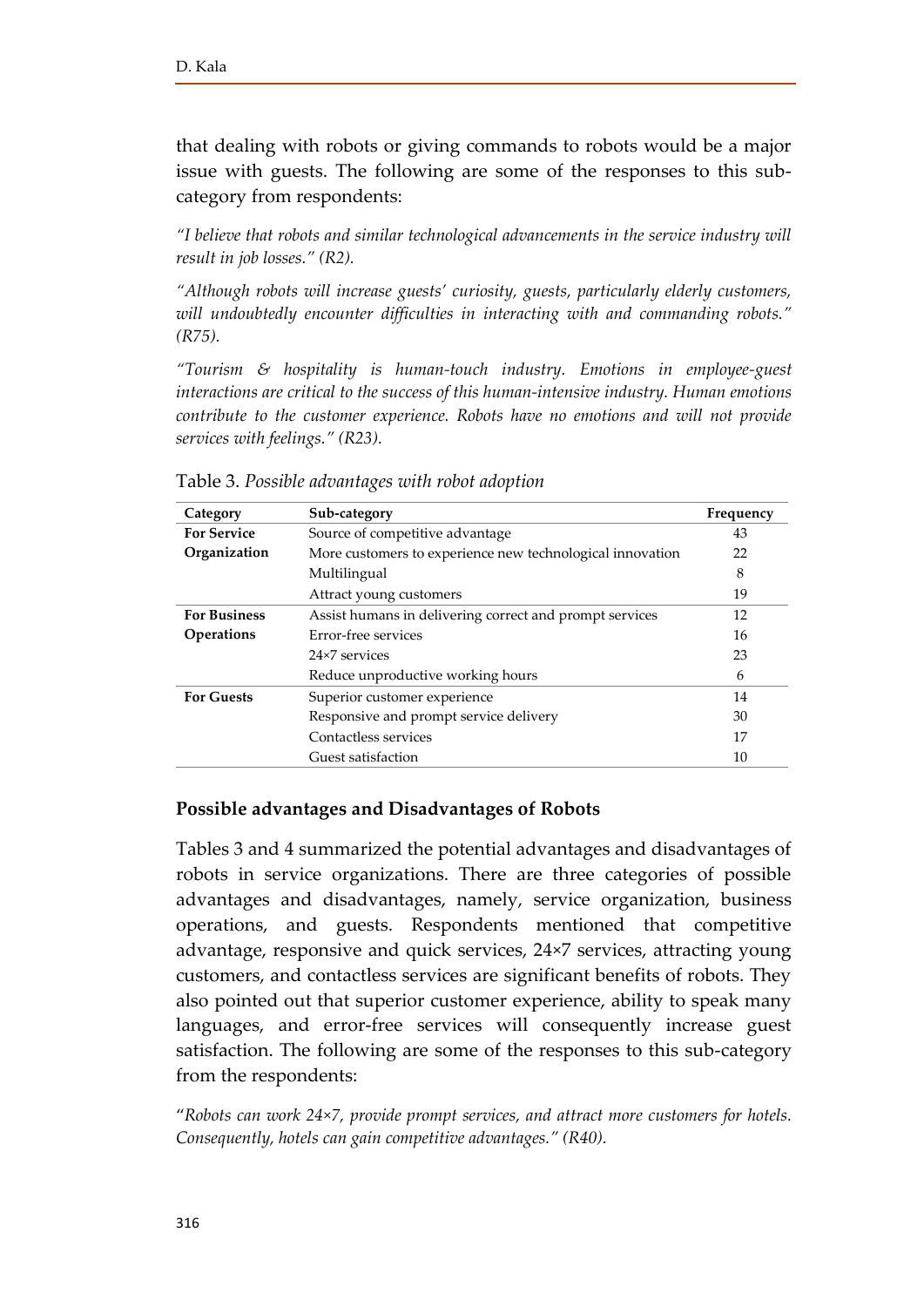*"Robots can assist hotel employees in delivering correct and prompt services. Robots can speak several languages and thus, can interact with guests more personalized manner." (R58).* 

*"During the pandemic, guests are more concerned about hygiene and contactless services. Robots can be used in hotels to provide safe and hygienic services." (R27).*

| Category            | Sub-category                                      | Frequency |
|---------------------|---------------------------------------------------|-----------|
| <b>For Service</b>  | High operating cost                               | 43        |
| Organizations       | Employee resistance                               | 32        |
|                     | Cost of training and repair                       | 20        |
|                     | Changes in organizational design                  | 11        |
|                     | Lack of competent workforce to handle robots      | 4         |
| <b>For Business</b> | Unable to give a personal touch to services       | 15        |
| <b>Operations</b>   | Technological malfunctions                        | 27        |
|                     | Lack of persuasion                                | 9         |
|                     | Not being able to tackle unique problems promptly | 13        |
| <b>For Guests</b>   | Lack of human touch in services                   | 56        |
|                     | Less friendly than human                          | 20        |
|                     | Customer irritation if the service failure        | 6         |
|                     | Resistance by elderly guests                      | 30        |

Table 4. *Possible disadvantages with robot adoption*

Respondents also mentioned the potential disadvantages of robot adoption. The top possible disadvantages of robot adoption were services with no human touch, significant operational costs, resistance from employees and elderly guests, and technological malfunctions. The following are some of the responses to this sub-category from respondents:

*"The cost of installing robots is excessively high. Robot adoption necessitates a change in physical facilities, employee training, and the hiring of a workforce to maintain robots."*  (R78)

*"Glitches in technology are fairly common. Robot malfunctions may lead to customer irritation and dissatisfaction."* (R30).

*"Humans provide warm, personalized, and customized services with emotional aspects. Robots are incapable of feeling emotions or understanding the specific needs of guests. Because of this lack of emotional connection and personalization, it will be difficult to implement robots in service organizations."* (R21).

## **Services delivered by Robots**

Results presented in Table 5 clearly show that respondents believe that robots can be used in providing basic, repetitive, and less-human intensive services. In hotels and restaurants, robots should be used in three areas of service operations, namely, reception/customer service, food & beverage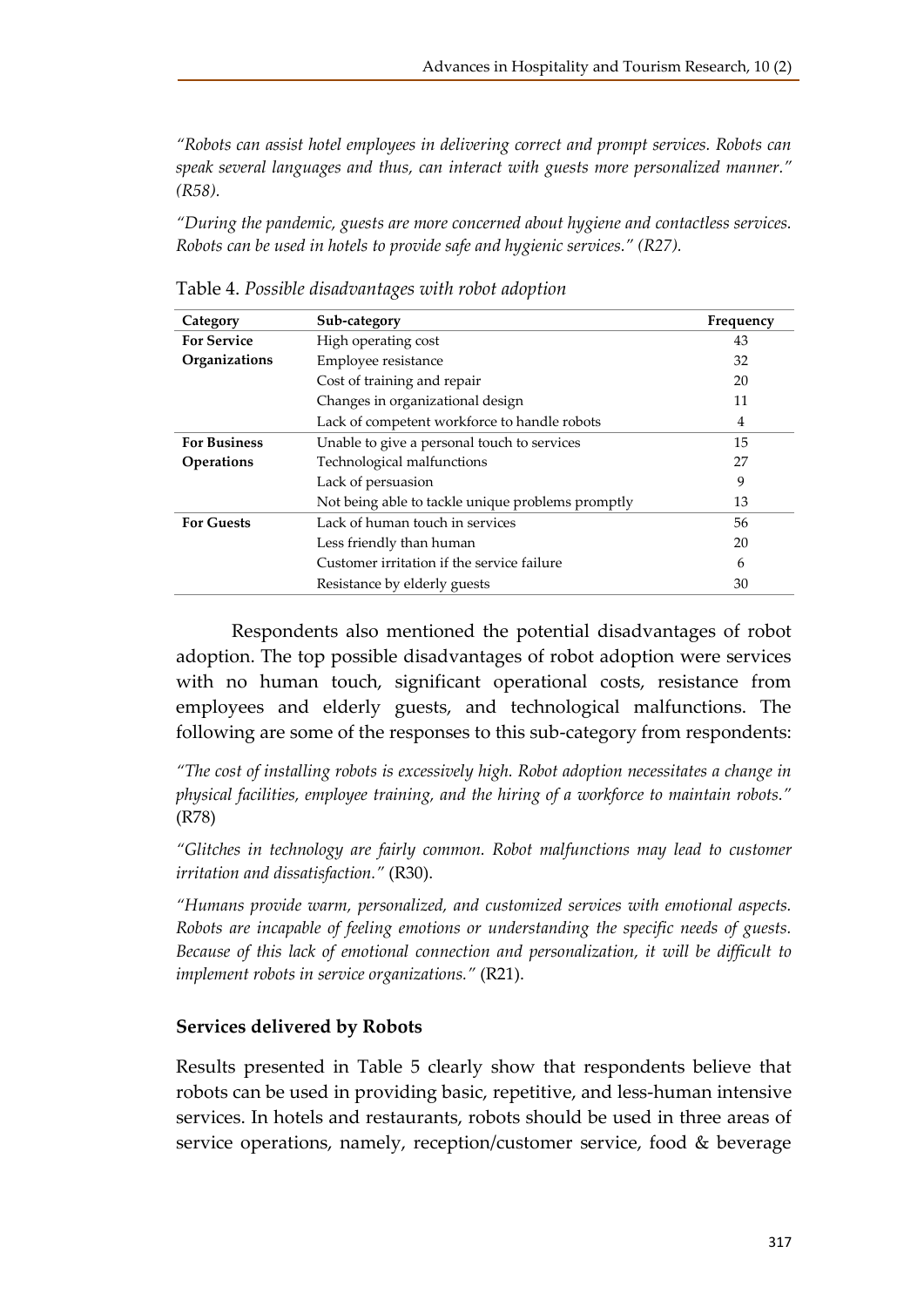services, and housekeeping. The primary services that can be robotized are welcoming guests, providing information, delivering room orders, cleaning the hotel rooms and facilities, luggage carrying, taking orders in the restaurant, and check-in and check-out. Mirroring the findings of Ivanov and Webster (2019), the study found that students believed that these support services would be easiest to robotized as these activities would face the least resistance from guests.

| <b>Service</b>   | Category                   | Sub-category                       | Frequency |
|------------------|----------------------------|------------------------------------|-----------|
| Organizations    |                            |                                    |           |
| Hotel/Restaurant | Reception/Customer Service | Welcome guest                      | 62        |
|                  |                            | Check-in & Check-out               | 25        |
|                  |                            | Carrying luggage                   | 47        |
|                  |                            | Escort to room                     | 15        |
|                  |                            | Providing Information              | 27        |
|                  |                            | Payment                            | 20        |
|                  | Food & Beverage Service    | Room delivery of foods             | 53        |
|                  |                            | Taking orders                      | 20        |
|                  |                            | Serving food & beverage            | 12        |
|                  |                            | Making drinks in the bar           | 6         |
|                  |                            | Table cleaning                     | 26        |
|                  | Housekeeping               | Cleaning the room                  | 53        |
|                  |                            | Cleaning hotels areas & facilities | 18        |
|                  |                            | Taking & delivering customer       | 30        |
|                  |                            | orders                             |           |
| Airport          | <b>Airport Operations</b>  | Provide flight information         | 60        |
|                  |                            | Check-in counters                  | 40        |
|                  |                            | Bag drops                          | 32        |
|                  |                            | Cafes and other facilities         | 12        |
|                  |                            | Airport maintenance                | 25        |
|                  |                            | (Cleanliness, support activities)  |           |

|  |  |  | Table 5. Services effectively provided by robots |
|--|--|--|--------------------------------------------------|
|--|--|--|--------------------------------------------------|

## **Robot Appearance**

In tourism and hospitality, the interaction with and evaluation of service robots are more direct. Appearance is an important factor that influences the perceptions of employees and guests towards acceptance of robots in services organizations. Realizing the fact that appearance seems a decisive element in accepting robotic services, several researchers examined the customers' preference towards robot appearance and the impact of appearance on robot adoption (Simmons et al., 2011; Strait et al., 2017; Murphy et al., 2019; Yu, 2020). On enquiring about the appearance of robots, respondents indicated that humanoid robots should be used in T&H organizations. A majority of respondents (90%) prefers humanoid robots.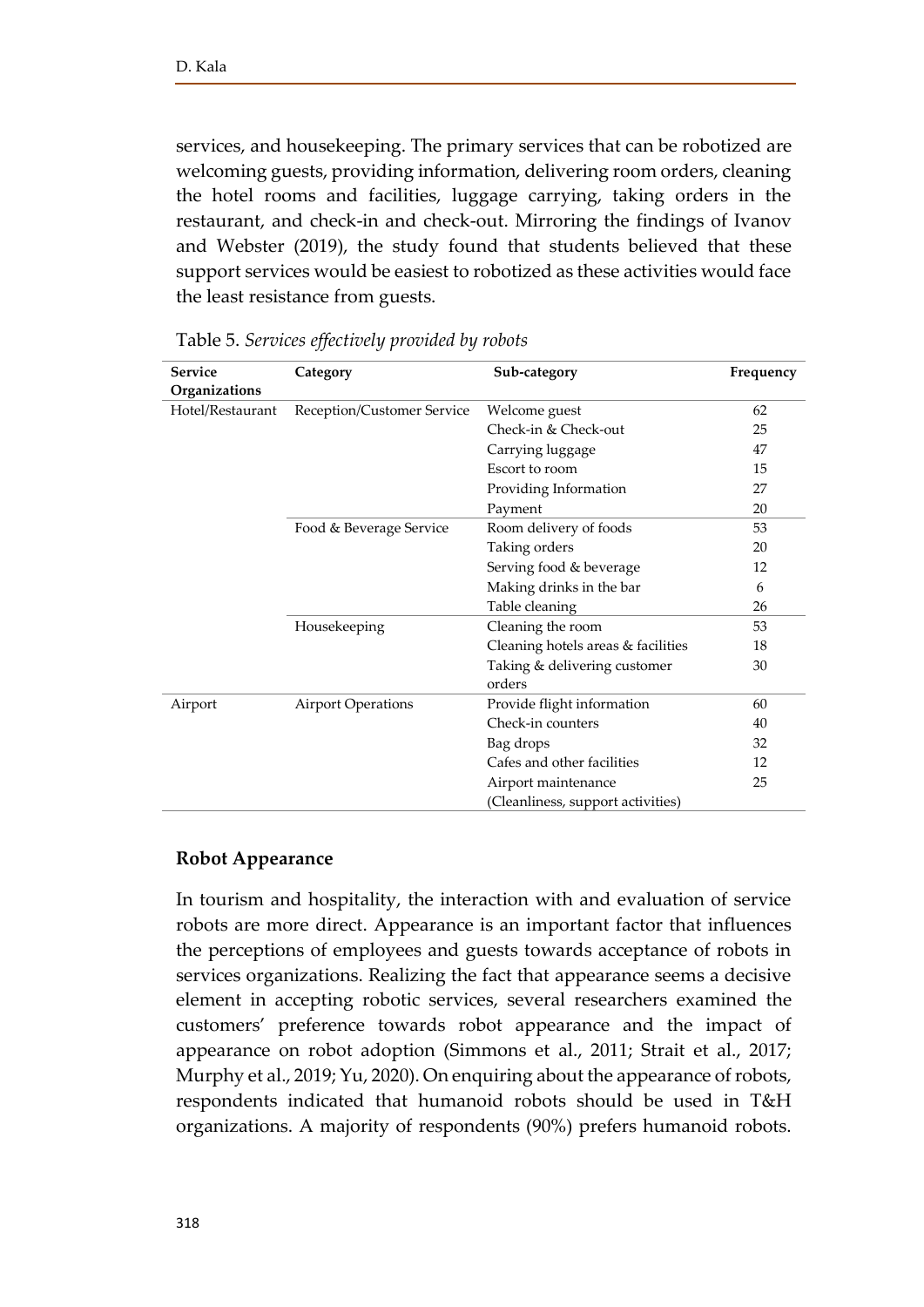However, a few respondents stated that machine-looking and animallooking (zoomorphic) robots could be employed in less interactive services.

| Category                | Sub-category    | Frequency |
|-------------------------|-----------------|-----------|
| <b>Robot Appearance</b> | Humanoid        |           |
|                         | Machine-looking |           |
|                         | Zoomorphic      |           |

Table 6. *Appearance of robot*

The following are some of the responses to this sub-category from the respondents:

*"The hospitality industry is known as the 'human-touch industry'. Human-like robots will provide guests with a human-like experience. This will aid in the acceptance of robots by guests." (R70).* 

*"Humanoid robots can be used to develop robot-human interactions and emotional connections. Guests will be less willing to accept machine and animal-like robots in the hospitality industry, and they will be more resistant to the use of non-human robots." (R58).* 

*"I believe that service organizations should use humanoid robots to make it easier for people to interact with them. Because of this, people will find it easier and more comfortable to adopt this technology. Humans are attracted to humans the most beautiful. As a human, I prefer to interact with other humans rather than strange machines or animals." (R65).* 

*"I prefer machine-like robots that accurately represent technology. I find humanoid robots creepy." (R44).*

## **Courses-Related to Robots and Artificial Intelligence**

Previous studies (Ivanov, 2020; Ivkov et al., 2020) have emphasized that robots and AI will grow and change employees and businesses. Therefore, it is mandatory for the future workforce of the T&H sector must have sufficient knowledge of robot usages and applications. With this intention, the researcher enquired about the courses related to robots and AI in the educational programs of tourism and hospitality students. Surprisingly, academic programs of students do not have any courses on robots, automation, and AI. Some of them have gained basic knowledge of such technological advancements from MOOCs and workshops. The following are some of the responses to this sub-category from the respondents:

*"I am a student of Aviation course. I do not have any subject related to robots and AI. However, in some courses, I have been given an overview of robots, self-checking devices, and artificial intelligence. But, I believe that a full subject on Robots and AI must be taught to me." (R31).*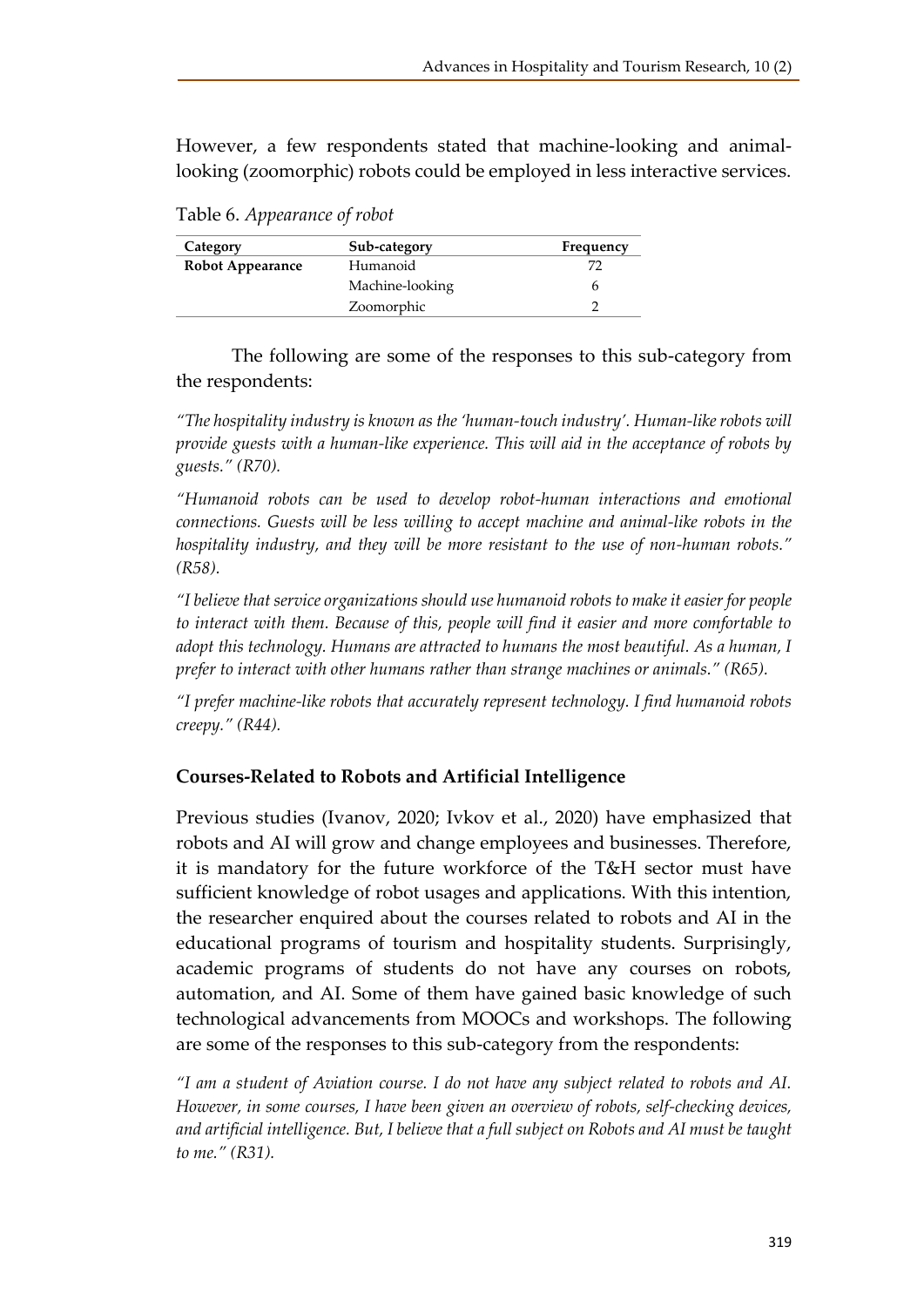*"As an undergraduate student, I believe that the industry will be completely different in the coming 2-3 years. Competitive pressure, technological advancement, the growth of robotics, and the COVID pandemic are some of the drivers of these radical changes in the hospitality sector. Robots are here to stay in service businesses. Therefore, I strongly believe that our course curriculum must have courses related to robots, artificial intelligence, cybersecurity, and emerging technologies. This will certainly help us in getting jobs and performing effectively." (R5).* 

*"I took two Coursera courses to understand emerging technologies better. The course content was extremely beneficial in understanding the impact of modern technologies on business organizations." (R20).*

| Category           | Sub-category                   | Frequency |
|--------------------|--------------------------------|-----------|
| Academic degree    | Full dedicated credit course   | U         |
|                    | Not such course                | 62        |
|                    | Small coverage in some courses | 18        |
| Value-added course | Certificate course             | 0         |
|                    | Workshop                       | 4         |
|                    | MOOC (Coursera etc.)           | 8         |

Table 7. *Courses-related to robotics in academic programs*

## **DISCUSSION AND IMPLICATIONS**

This study sought to examine how T&H students think about the use of robots in service organizations. Data obtained from the interviews with 80 Indian students of T&H programs were evaluated by thematic analysis and summative content analysis. The results indicate that students are supportive of implementing robots in T&H organizations. The technophile nature of the young generation is the main reason for this perception, as Ivanov et al. (2018a) suggest. The findings show that respondents are not uniformly in favor of or opposed to the introduction of robots but have mixed feelings about their use in organizations. The key sub-categories were reduced human effort, customers' excitement about robot services, and better operational efficiency. However, they highlighted the challenges such as the proper functioning of robots, inhuman services, unemployment, and poor acceptance among elderly customers. Robots could enable smarter and more efficient processes in the post-COVID phase, when every organizations strives to reduce costs, give distinctive customer experiences, and maintain a safe physical environment.

As the adoption of robots in the Indian T&H industry is still in its initial stages, robotization of services would be a matter of competitive differentiation for organizations (such as hotels, restaurants, airports, etc.)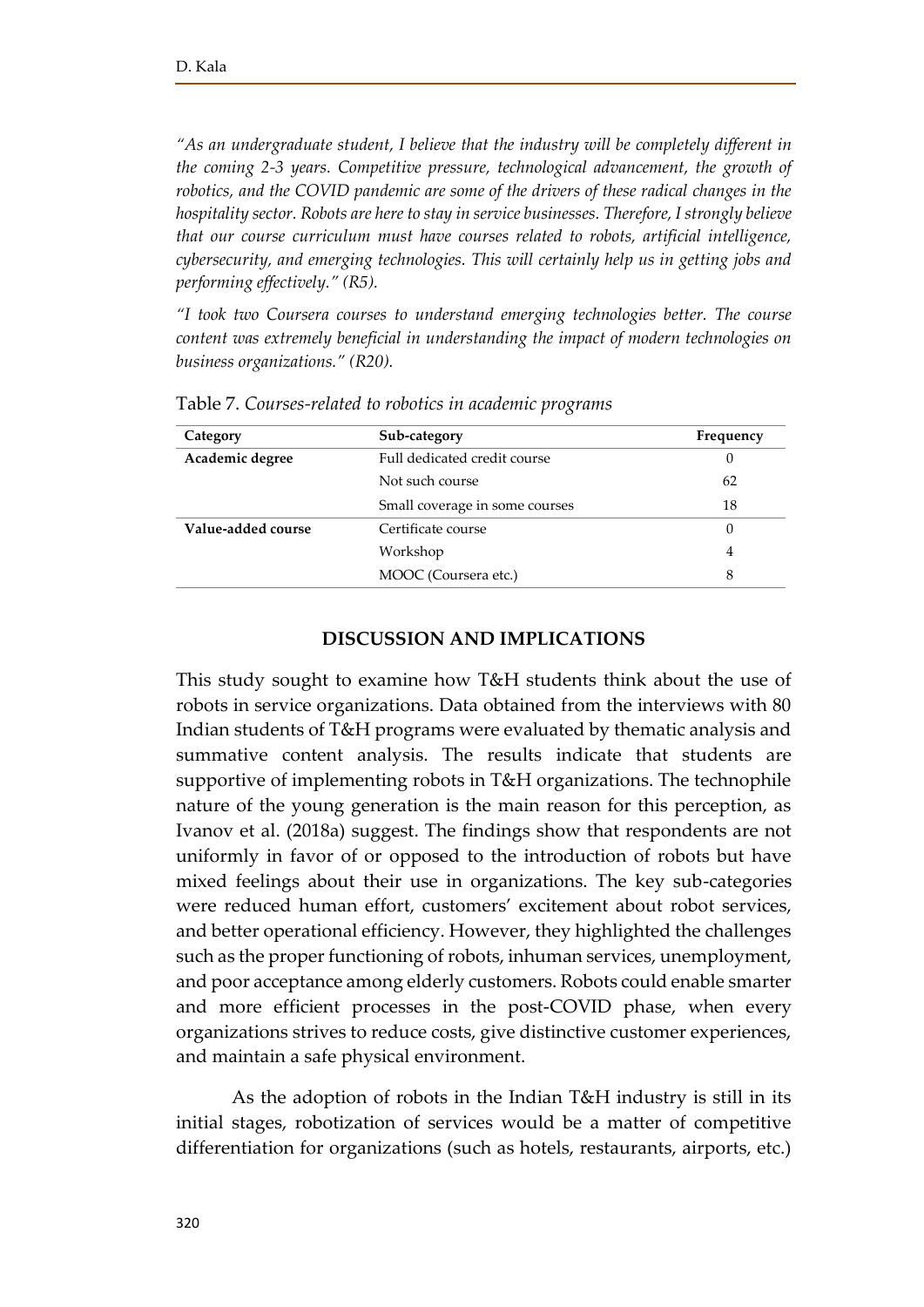and could attract guests. On the other hand, service firms must plan for difficulties associated with robot implementation, such as staff and guests' reluctance to use robots, technical faults, considerable operational costs, human-robot interaction, and robot-friendly workplace architecture. Supporting the findings of previous researches (Ivanov et al., 2018a, 2018b; Vatan & Dogan, 2021), this study attests that students believe that robots could undertake a variety of routine and simple tasks in the T&H industry. Initially, robots should be introduced in services where service organizations face less employee resistance. It is believed that services that require human and emotional skills would be more challenging to robotize. Robots should be used in other operations gradually, based on feedback, customer acceptance, employee readiness, and adequate technological infrastructure.



Figure 1. *Robot in service organizations: Summary of findings*

In terms of appearance, humanoid robots were preferred by 90% of respondents. In this high human-touch industry, aspiring professionals support the concept of the humanoid robot to humanize services. It is thought that when a robot has a humanoid appearance, people expect it to behave similarly to humans. Students also perceived that the T&H organizations should use machine-like and zoomorphic robots. In contrast to Bartneck and Kanda (2007), Ivanov et al. (2018b), and Yu (2020), this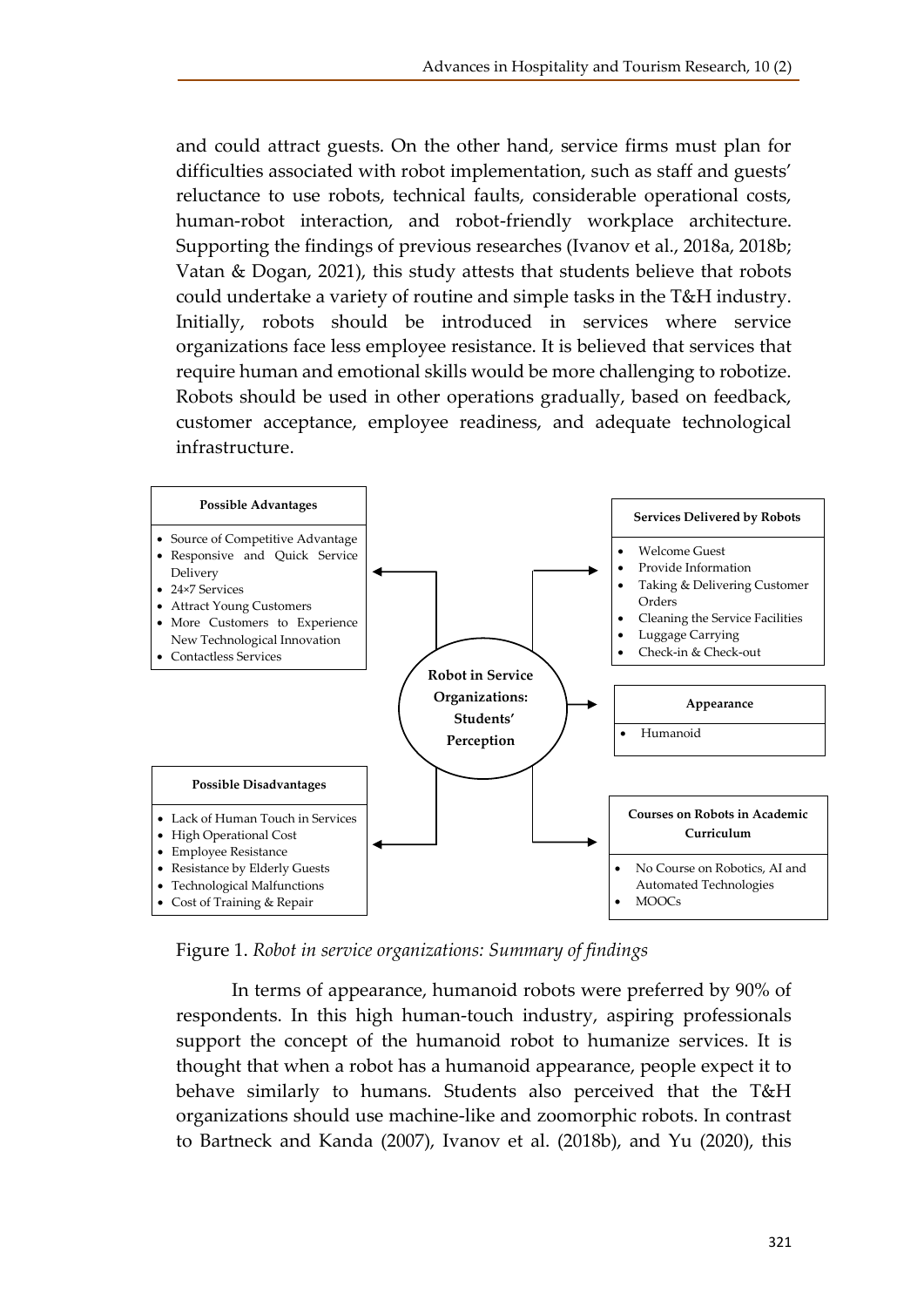study discovered that the more humanoid the robots appear, the more likely customers will be attracted to them. Human-like robots will form emotional bonds with guests, which may result in increased trust. Similar to human-human interaction, Tung and Au (2018) emphasized that humanoid robots can help establish human-robot relationships and social interaction.

Modern technology will transform the nature of work, job positions, and expertise required by the T&H professionals and consequently raise the fear of job loss (Ivanov, 2020). Since advanced technologies such as robotics, AI, machine learning, blockchain, and automation are taking shape every day, today's students must be more prepared for technological changes than any previous generation. Automation would create new technologybased job positions and generate demand for employees with degrees in advanced technologies. Surprisingly, students' academic curriculum does not include any courses on robotics or AI. Students stated that they learned the fundamentals of AI and robotics through MOOCs or workshops. While automation and digitalization trends continue to evolve, higher education institutions must recognize the importance of incorporating technologyrelated courses into academic programs. Ivanov (2020) flagged up that robotics or AI modules are not incorporated in curricula of tourism/hospitality programs and suggested that it warrants immediate attention. It would be difficult for aspiring managers to match the industry's requirements if they lack sufficient technological knowledge. Incorporation of these courses in the academic curriculum will also reduce the fear of students from technological advancements, changing nature of jobs, and job expectations.

According to the World Economic Forum, a large proportion of organizations will have adopted advanced technologies by 2022, and thus, strongly recommends governments and educational institutions to focus on rapidly improving education and skills, with a particular emphasis on science, technology, engineering, and mathematics. According to a recent Microsoft study, by 2030, students will need to have mastered two aspects of this new world by the time they graduate: (a) the ability to use everchanging technology such as AI, and (b) the ability to work effectively with others in a team to solve problems. Therefore, to develop a competent workforce for the future, higher education institutions must incorporate courses on modern technologies into academic programs. These courses will help students to realize the requirement and significance of technology for the T&H sector. Webster (2021) opined that the demographic changes are a driver for how governments, industry, and the citizenry will have to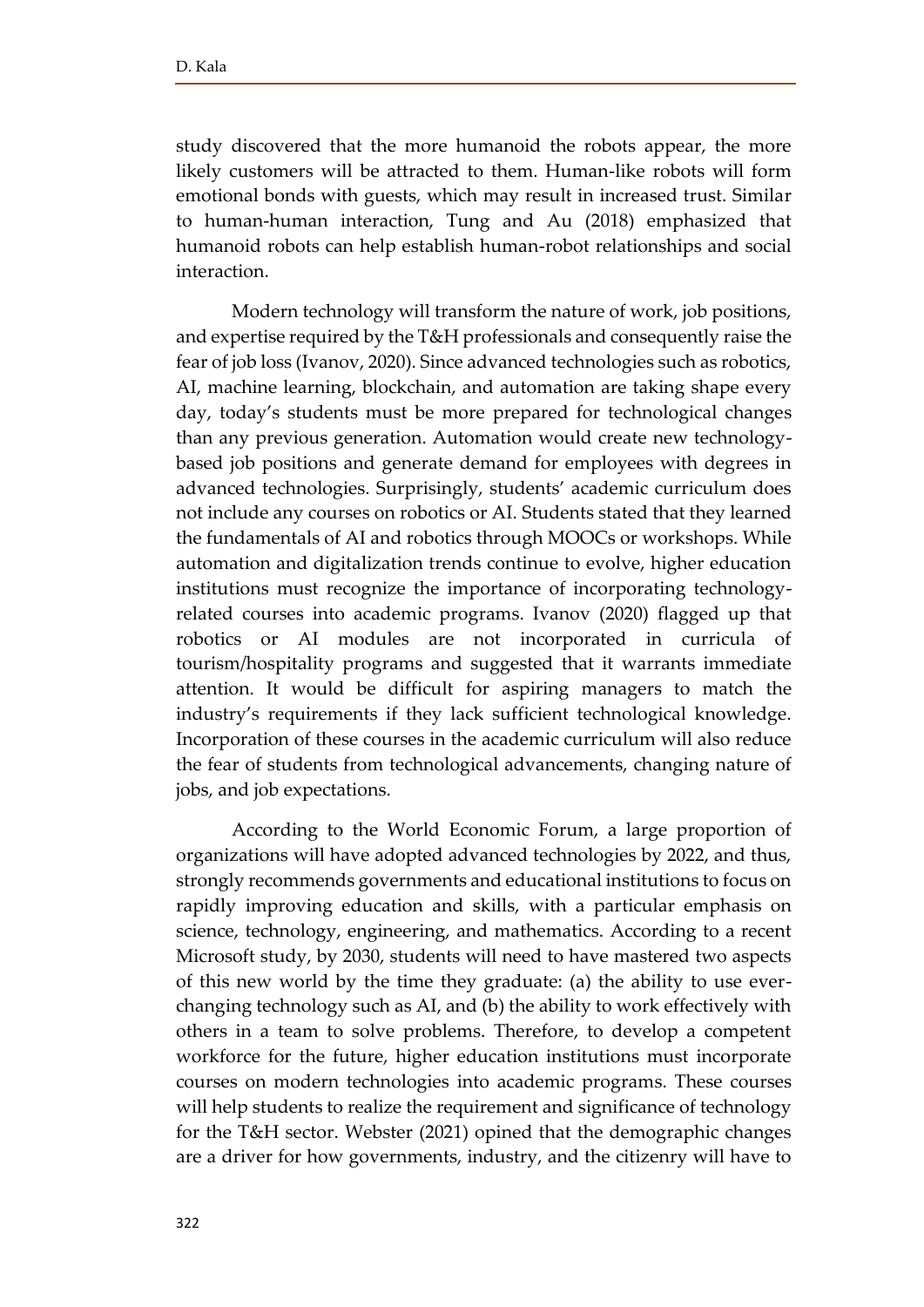convert into a more robotized economy. Considering the huge labor market, unskilled labors and limited job opportunities, developing and less developed countries should be more careful in framing policies towards increasing automation.

#### **CONCLUSION AND FUTURE DIRECTIONS**

Of late, the application of robots and similar other technologies in service organizations has increased. Hence, it is critical to address robot adoption in the T&H settings, as well as its potential marketing implications. In the post-COVID, the T&H organizations should use the robots strategically to provide intelligent solutions, improve efficiency, and deliver memorable customer experiences. Based on the findings, the present study suggests that service organizations should balance the work of employees (hightouch) and robots (high-tech) in such a way where technologies will perform repetitive works, and employees could deliver warm and personalized services. T&H entrepreneurs need to be aware of the fact that human-robot interaction is still relatively new in service organizations and therefore, the preparedness and acceptance of service personnel and customers should be assessed before employing such technologies. Since academic research on robot adoption in the T&H sector of emerging nations is still in the early stage, and there is no specific research on this area in the Indian context, the study is anticipated to fill a critical gap in the literature.

There are several exciting areas for future research. A future study could undertake a longitudinal approach, examining changes in students' perceptions and preparedness over time. In future research, managers could be interviewed to know their perceptions of competitive (dis)advantages of robots and AI in service organizations. Future research might concentrate on analyzing the curriculum of tourism and hospitality programs to assess the inclusion of modern technologies content and students' perceived learning. As the COVID pandemic appears to be recurrent, future studies may investigate the changing perception of managers, employees, and guests toward robotization. In addition, scholars should investigate the influence of robot appearance on guest satisfaction. Lastly, a comparison of robot adoption aspects (such as customer trust, organizational challenges, etc.) in various developed and emerging economies would also be interesting to explore.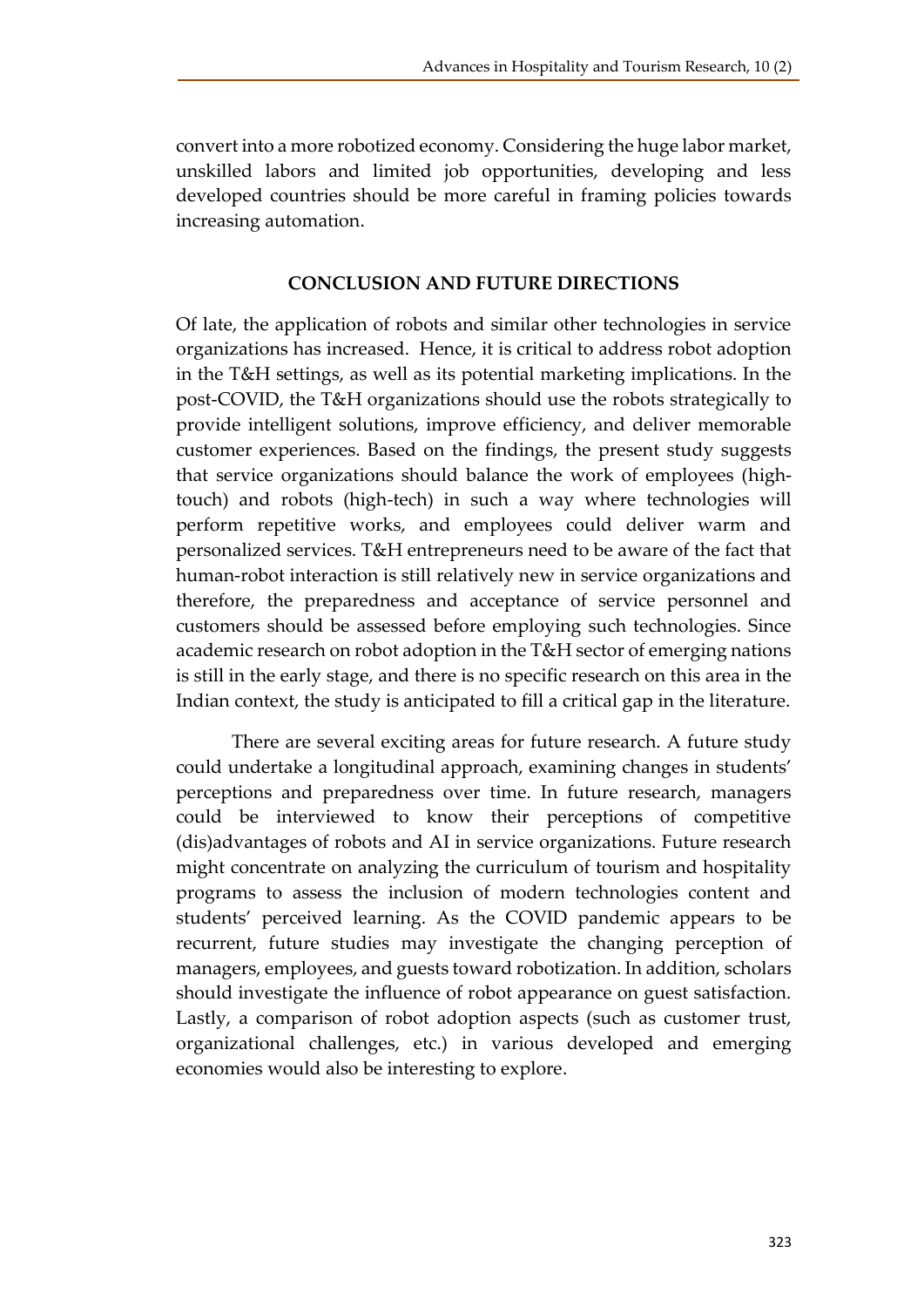#### **REFERENCES**

- Bartneck, C., & Kanda, T. (2007). *HRI caught on film*. Proceedings of the 2nd ACM/IEEE International Conference on Human-Robot Interaction, Washington DC, (pp 177- 183). https://doi.org[/10.1145/1228716.1228740](http://dx.doi.org/10.1145/1228716.1228740)
- Belias, D., & Varelas, S. (2019). To be or not to be? Which is the case with robots in the hotel industry? In A. Kavoura et al. (eds.), *Strategic Innovative Marketing and Tourism* (pp. 935-941). Springer proceedings in Business and Economics. [https://doi.org/10.1007/978-3-030-12453-3\\_108](https://doi.org/10.1007/978-3-030-12453-3_108)
- Bowen, J., & Morosan, C. (2018). Beware hospitality industry: the robots are coming. *Worldwide Hospitality and Tourism Themes, 10*(6), 726-733. <https://doi.org/10.1108/WHATT-07-2018-0045>
- Braun, V., & Clarke, V. (2006). Using thematic analysis in psychology. *Qualitative Research in Psychology*, *3*, 77-101.
- Chen, Y., & Hu, H. (2013). Internet of intelligent things and robot as a service. *Simulation Modelling Practice and Theory*, *34*, 159-171. <https://doi.org/10.1016/j.simpat.2012.03.006>
- Choi, S., Liu, S. Q., & Mattila, A. S. (2019). "How may I help you?" Says a robot: Examining language styles in the service encounter. *International Journal of Hospitality Management*, *82*, 32-38. <https://doi.org/10.1016/j.ijhm.2019.03.026>
- Fan, A., Wu, L., & Mattila, A. S. (2016). Does anthropomorphism influence customers' switching intentions in the self-service technology failure context? *Journal of Services Marketing*, *30*(7), 713-723[. https://doi.org/10.1108/JSM-07-2015-0225](https://doi.org/10.1108/JSM-07-2015-0225)
- Go, H., Kang, M., & Suh, S. C. (2020). Machine learning of robots in tourism and hospitality: interactive technology acceptance model (iTAM) – cutting edge. *Tourism Review*, *75*(4), 625-636. <https://doi.org/10.1108/TR-02-2019-0062>
- Gupta, R. (2018). The hospitable AI: robotics & automation in the hotel space. *4hoteliers.com*. Retrieved December 16, 2020, from [https://www.4hoteliers.com/features/article/10995.](https://www.4hoteliers.com/features/article/10995)
- Hertzfeld, E. (2019). Japan's Henn-na Hotel fires half its robot workforce. Retrieved April 15, 2021, from [https://www.hotelmanagement.net/tech/japan-s-henn-na-hotel](https://www.hotelmanagement.net/tech/japan-s-henn-na-hotel-fires-half-its-robot-workforce)[fires-half-its-robot-workforce.](https://www.hotelmanagement.net/tech/japan-s-henn-na-hotel-fires-half-its-robot-workforce)
- Hsieh, H.-F., & Shannon, S. E. (2005). Three approaches to qualitative content analysis. *Qualitative Health Research*, *15*(9), 1277-1288. <https://doi.org/10.1177/1049732305276687>
- Ivanov, S. (2020). The impact of automation on tourism and hospitality jobs. *Information Technology & Tourism*, *22*, 205-215.<https://doi.org/10.1007/s40558-020-00175-1>
- Ivanov, S., & Webster, C. (2019). Perceived appropriateness and intention to use service robots in tourism. In Pesonen, J. & Neidhardt, J. (Eds.), *Information and Communication Technologies in Tourism* (pp. 237-248). Proceedings of the International Conference in Nicosia, Cyprus, 30.01-01.02.2019.
- Ivanov, S., Seyitoğlu, F., & Markova, M. (2020). Hotel managers' perceptions towards the use of robots: a mixed-methods approach. *Information Technology & Tourism*, *22*, 505-535[. https://doi.org/10.1007/s40558-020-00187-x](https://doi.org/10.1007/s40558-020-00187-x)
- Ivanov, S., Webster, C., & Garenko, A. (2018a). Young Russian adults' attitudes towards the potential use of robots in hotels. *Technology in Society*, *55*, 24-32. <https://doi.org/10.1016/j.techsoc.2018.06.004>
- Ivanov, S., Webster, C., & Seyyedi, P. (2018b). Consumers' attitudes towards the introduction of robots in accommodation establishments. *Tourism*, *66*(3), 302-317.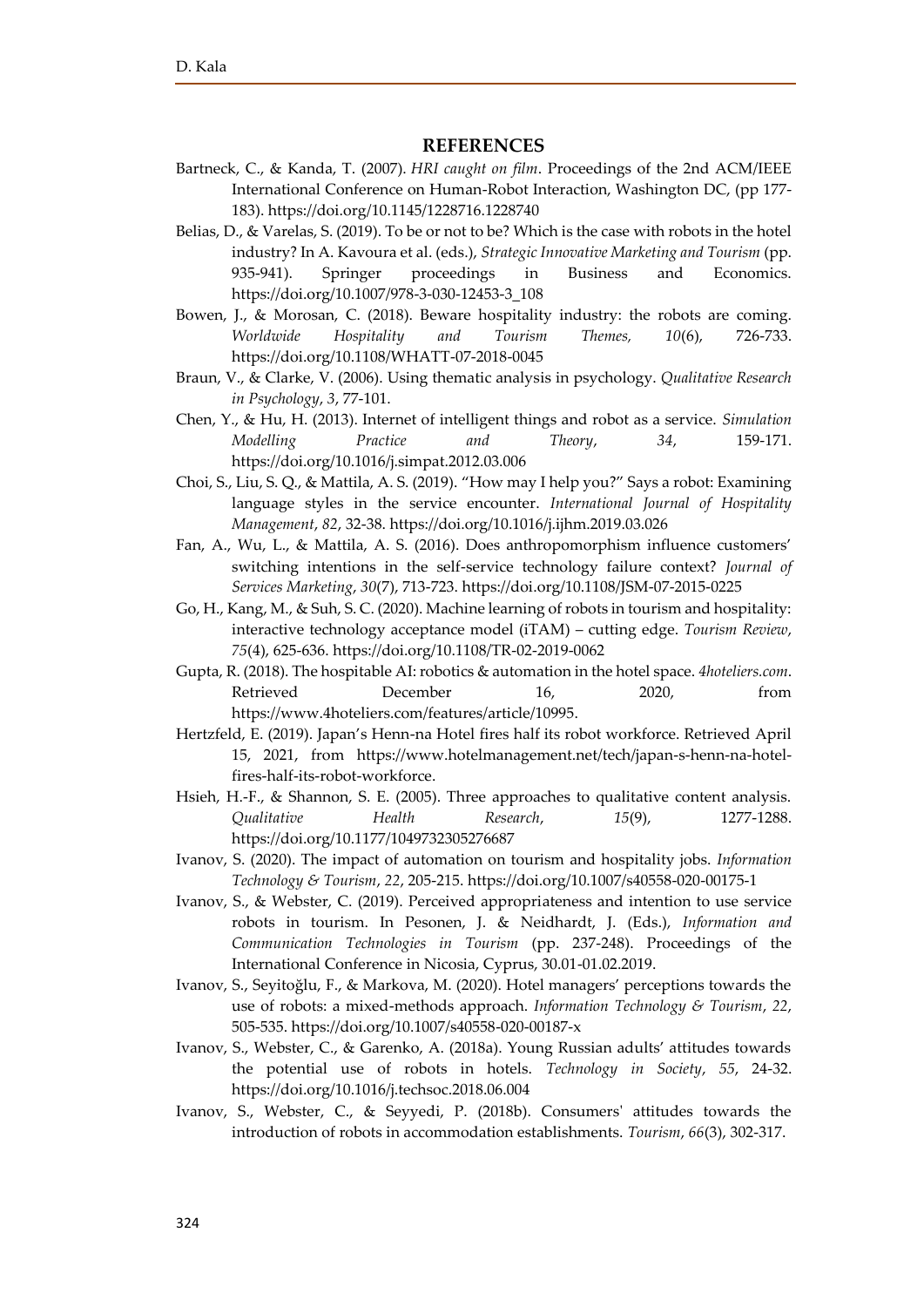- Ivkov, M., Blesic, I., Dudic, B., Pjtinkova Bartakova, G., & Dudic, Z. (2020). Are future professionals willing to implement service robots? Attitudes of hospitality and tourism students towards service robotization. *Electronics*, *9*, 1442. <https://doi.org/10.3390/electronics9091442>
- Kala, D., & Bagri, S. C. (2016). Designing the strategy map for hotels with key performance indicators of balanced scorecard using DEMATEL technique. *International Journal of Business Excellence*, *10*(2), 240-263.<https://doi.org/10.1504/IJBEX.2016.078005>
- Kim, S., Kim, J., Badu-Baiden, F., Giroux, M., & Choi, Y. (2021). Preference for robot service or human service in hotels? Impacts of the COVID-19 pandemic. *International Journal of Hospitality Management*, *93*, 102795. <https://doi.org/10.1016/j.ijhm.2020.102795>
- Kuo, C.-M., Chen, L.-C., & Tseng, C.-Y. (2017). Investigating an innovative service with hospitality robots. *International Journal of Contemporary Hospitality Management*, *29*(5), 1305-1321.<https://doi.org/10.1108/IJCHM-08-2015-0414>
- Li, J., Bonn, M. A., & Ye, B. H. (2019). Hotel employee's artificial intelligence and robotics awareness and its impact on turnover intention: The moderating roles of perceived organizational support and competitive psychological climate. *Tourism Management*, *73*, 172–181[. https://doi.org/10.1016/j.tourman.2019.02.006](https://doi.org/10.1016/j.tourman.2019.02.006)
- Manyika, J., Chui, M., Miremadi, M., Bughin, J., George, K., Willmott, P. & Dewhurst, M. (2017). *A Future that works: Automation, Employment, and Productivity*. McKinsey Global Institute. Retrieved January 11, 2021, from [www.mckinsey.com.](http://www.mckinsey.com/)
- Meyer, D. (2017). Robots may steal as many as 800 million jobs in the next 13 years. *Fortune*. Retrieved January 12, 2020, from https://fortune.com/2017/11/29/robotsautomation-replace-jobsmckinsey-report-800-million.
- Mori, M., MacDorman, K. F., & Kageki, N. (2012). The uncanny valley [from the field]. *IEEE Robotics & Automation Magazine, 19*(2), 98-100.
- Murphy, J., Gretzel, U., & Pesonen, J. (2019). Marketing robot services in hospitality and tourism: the role of anthropomorphism. *Journal of Travel & Tourism Marketing*, *36*(7), 784-795[. https://doi.org/10.1080/10548408.2019.1571983](https://doi.org/10.1080/10548408.2019.1571983)
- Park, S. (2020). Multifaceted trust in tourism service robots. *Annals of Tourism Research*, *81*, 102888.<https://doi.org/10.1016/j.annals.2020.102888>
- Qiu, H., Li, M., Shu, B., & Bai, B. (2020). Enhancing hospitality experience with service robots: the mediating role of rapport building. *Journal of Hospitality Marketing & Management*, *29*(3), 247-268[. https://doi.org/10.1080/19368623.2019.1645073](https://doi.org/10.1080/19368623.2019.1645073)
- Ransbotham, S., Kiron, D., Gerbert, P. & Reeves, M. (2017). Artificial intelligence: Closing the gap between ambition and action. MIT Sloan Management Review and The Boston Consulting Group, September 2018. Retrieved June 12, 2021, from https://sloanreview.mit.edu/projects/reshaping-business-with-artificialintelligence
- Reis, J., Melão, N., Salvadorinho, J., Soares, B., & Rosete, A. (2020). Service robots in the hospitality industry: The case of Henn-na hotel, Japan. *Technology in Society*, *63*, 101423.<https://doi.org/10.1016/j.techsoc.2020.101423>
- Semuels, A. (2018). Robots will transform fast food that might not be a bad thing. *The Atlantic*. Retrieved March 30, 2021, from https://www.theatlantic.com/magazine/archive/2018/01/iron-chefs/546581/
- Seyitoğlu, F., & Ivanov, S. (2020). Service robots as a tool for physical distancing in tourism. *Current Issues in Tourism, 24*(12), 1631-1634. <https://doi.org/10.1080/13683500.2020.1774518>